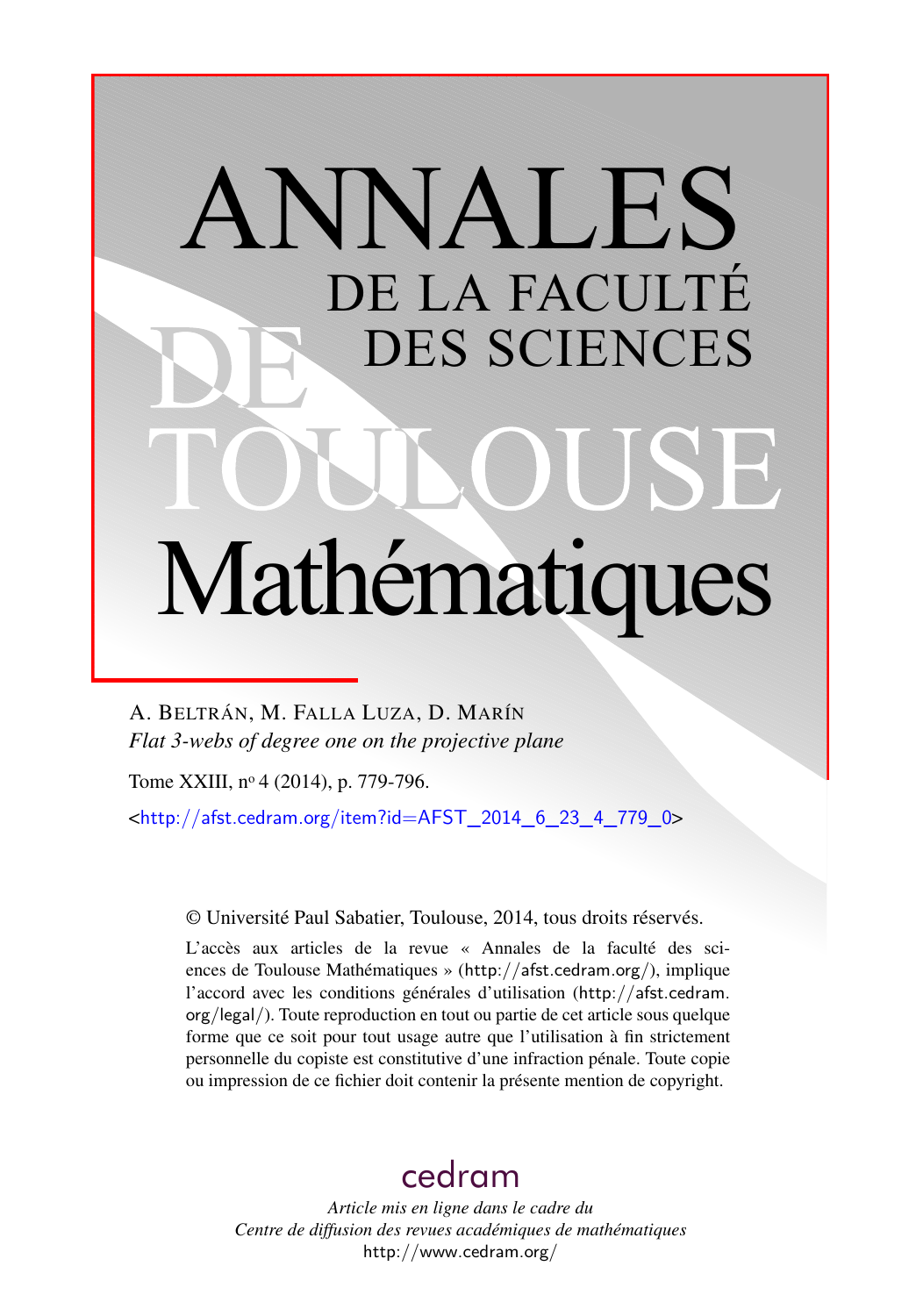A. BELTRÁN<sup>(1)</sup>, M. FALLA LUZA<sup>2</sup>, D. MARÍN<sup>3</sup>

**ABSTRACT.** — The aim of this work is to study global 3-webs with vanishing curvature. We wish to investigate degree 3 foliations for which their dual web is flat. The main ingredient is the Legendre transform, which is an avatar of classical projective duality in the realm of differential equations. We find a characterization of degree 3 foliations whose Legendre transform are webs with zero curvature.

RÉSUMÉ. — Le but de ce travail est d'étudier les 3-tissus globaux ayant courbure nulle. En particular, nous nous intéressons aux feuilletages de degré 3 dont le tissu dual est plat. L'ingrédient principal est la transformée de Legendre, qui est un avatar de la dualité projective classique dans le domaine des équations différentielles. Nous obtenons une characterization des feuilletages de degré 3 sur le plan projectif dont les tissus duaux ont courbure nulle.

 $(*)$  Recu le 27/02/2013, accepté le 07/10/2013

maycolfl@gmail.com

 $(3)$  Departament de Matemàtiques, Universitat Autònoma de Barcelona, E-08193 Bellaterra (Barcelona) Spain

davidmp@mat.uab.es

The first author was partially supported by PUCP, Pontificia Universidad Católica del Perú. The second author was partially supported by PUCP-Perú and CAPES/Mathamsud. The first and third author were partially supported by FEDER / Ministerio de Economía y Competitividad of Spain, grant MTM2011-26674-C02-01.

Article proposé par Vincent Guedj.

 $(1)$  Departamento de Matemática, Pontificia Universidad Católica del Perú, Av. Universitaria 1801, San Miguel, Lima, Perú

abeltra@pucp.edu.pe

 $(2)$  Departamento de Análise – IM, Universidade Federal Fluminense, Mário Santos Braga  $s/n$  – Niterói, 24.020-140 RJ Brasil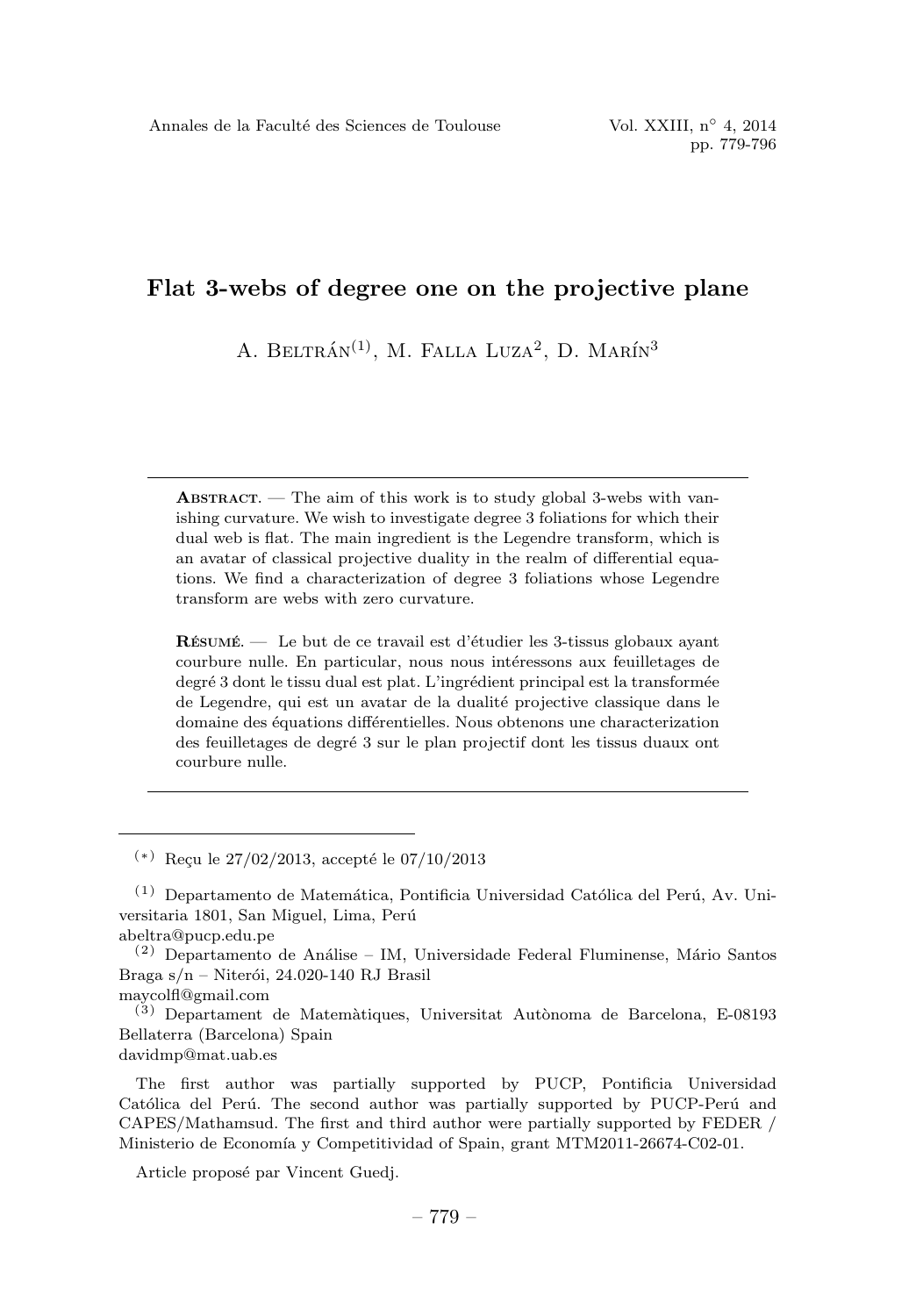# Introduction

Roughly speaking, a web is a finite family of foliations. The study of web geometry has its birth in the late 1920's with Blaschke and his school. Recently, the study of holomorphic webs globally defined on compact complex manifolds started to be pursued, see for instance [5], [8] and references therein.

The main purpose of this paper is to study projective flat 3-webs of degree one through projective duality. More concretely, we try to clarify and expand the notions and results studied in the paper [5] about degree one webs with the help of the so called Legendre transform (see Section 1.3). This duality associates to any 3-web of degree one with a degree 3 foliation in the dual plane.

The general philosophy behind our approach (considered for the first time in [7] as far as webs are concerned) is that flatness is characterized by the vanishing of a meromorphic curvature 2-form having poles along the discriminant of the 3-web. In [8, 5] it is shown that generic invariant components of the discriminant do not produce poles in the curvature. Following this principe we decompose the discriminant in two parts: a roughly transverse part coming from the inflection curve of the dual foliation and an invariant one due to the singularities. The last part not being decisive for the flatness, see Theorem 4.5.

In the first chapter we introduce our notation and main objects such as the curvature, discriminant, Gauss map and Legendre transform. In Chapter 2 we investigate the relationship between the geometry of a degree 3 foliation and its dual web, more specifically, we study the geometrical relation between the inflection divisor and singular points of the foliation with the discriminant of the associated web. In Chapter 3 we restrict ourselves to homogeneous foliations of degree 3 and prove that, for these foliations, only the inflection divisor matters for the flatness of the dual web. In particular we get a classification of generic homogeneous foliations of degree 3 having flat Legendre transform. Finally, in last chapter we state our main result, showing that if the curvature has no pole on the curve associated to the inflection of the dual foliation, then it vanishes on  $\mathbb{P}^2$ . Finally, using some notions introduced in [5] we give a complete geometric characterization of degree 3 saturated foliations with flat dual web. As an application we obtain that the dual webs of convex foliations are always flat, generalizing a previous result in [5].

Since we do not want to exclude artificially reducible 3-webs of degree one from our study, we must also consider the case of foliations with reduced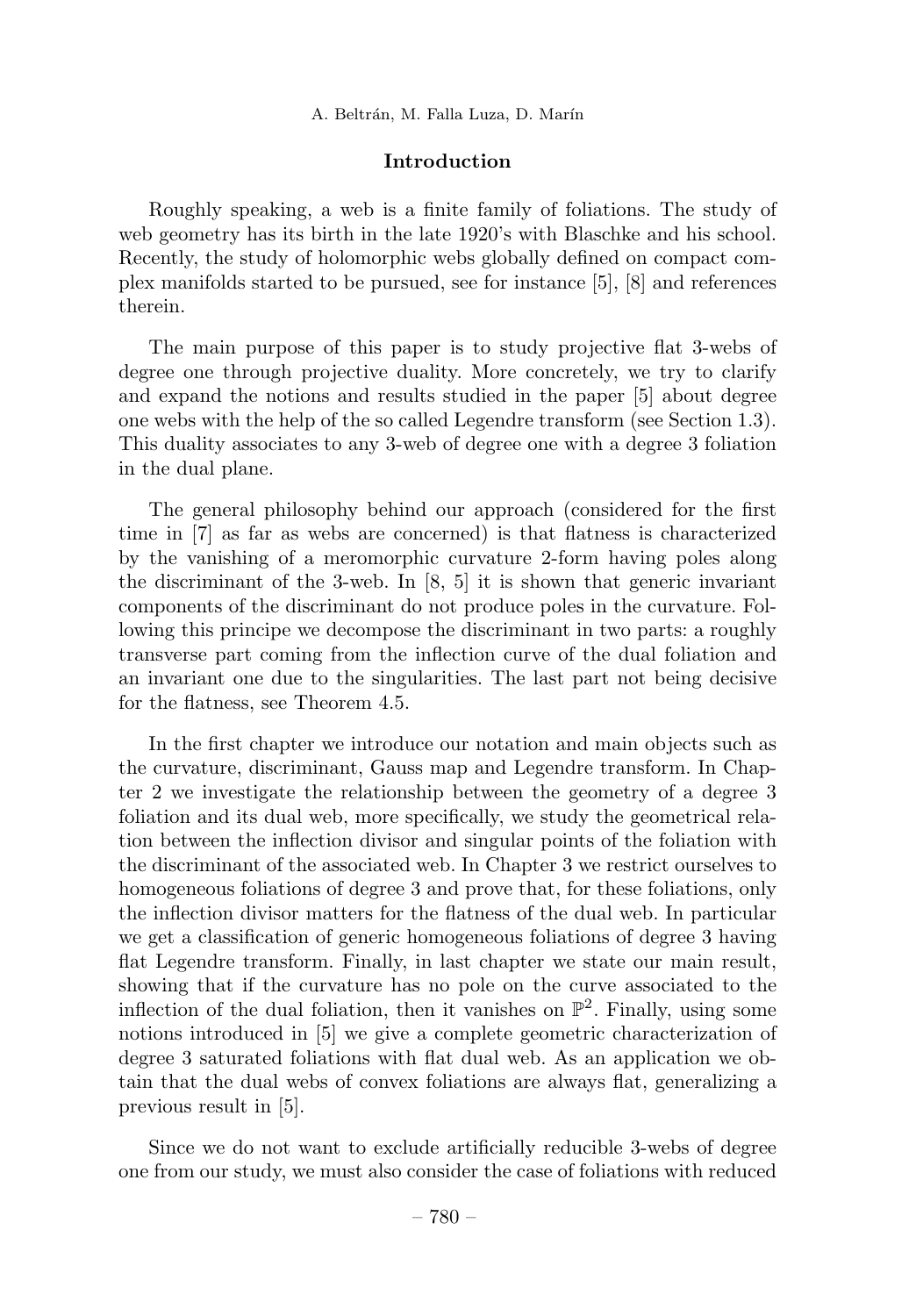1-dimensional singular set. Using the techniques developed in this paper we hope to obtain a fully classification of reducible degree 1 flat 3-webs in the near future.

#### 1. Global foliations, webs and Legendre transform

## 1.1. Local definitions

A foliation  $\mathcal F$  on a complex surface  $S$  is locally given by an open covering  ${U_i}_{i\in I}$  of S and holomorphic 1-forms  $\omega_i$  in  $U_i$ ,  $i \in I$ , such that for each  $i, j \in I$  with  $U_i \cap U_j \neq \emptyset$ , we have the relation

$$
\omega_i = g_{ij} \cdot \omega_j
$$

for some non-vanishing function  $g_{ij} \in \mathcal{O}^*(U_i \cap U_j)$ . The foliation F is said to be **saturated** if the codimension of the zero set of the 1-forms  $\omega_i$  is  $\geq 2$ . For a thorough treatment we refer the reader to [1].

We will restrict ourselves to the case  $S = \mathbb{P}^2$ . In this case a foliation is defined by a polynomial 1-form  $a(x, y)dx + b(x, y)dy$  on  $\mathbb{C}^2$ . In the same way, a k-web  $W$  on the projective plane is defined by a k-symmetric polynomial 1-form

$$
\omega = \sum_{i+j=k} a_{ij}(x, y) dx^i dy^j
$$

with non identically zero discriminant. Here, we refer to the discriminant  $\Delta(W)$  as the set of points where  $\omega$  does not factor as the product of k pairwise linearly independent 1-forms. In fact,  $\Delta(\mathcal{W})$  can be endowed with a natural divisor structure, see for instance [8, §1.3.4], but we do not use it. In more intrinsic terms, a k-web on  $\mathbb{P}^{\hat{2}}$  is defined by an element  $\omega$ of  $H^0(S, \text{Sym}^k \Omega_{\mathbb{P}^2}^1 \otimes N)$  for a suitable line bundle N, still subjected to the condition above: non-zero discriminant. It is natural to write  $N$  as  $\mathcal{O}_{\mathbb{P}^2}(d+2k)$  since the pull-back of  $\omega$  to a line  $\ell \subset \mathbb{P}^2$  will be a global section of  $\text{Sym}^k \Omega^1_{\mathbb{P}^1}(d + 2k) = \mathcal{O}_{\mathbb{P}^1}(d)$  and consequently for a generic  $\ell$  the integer  $d$ , called the **degree** of the web, will count the number of tangencies between  $\ell$  and the leaves of the k-web W defined by  $\omega$ . That said, we promptly see that the space of k-webs on  $\mathbb{P}^2$  of degree d is an open subset of  $\mathbb{P}H^0(\mathbb{P}^2, \text{Sym}^k\Omega_{\mathbb{P}^2}^1(d+2k)),$  we denote it briefly by  $\mathbb{W}(k, d)$ .

# 1.2. Flat webs

One of the first results of web geometry, due to Blaschke-Dubourdieu, characterizes the local equivalence of a germ of 3-web W on  $\mathbb{C}^{\not\vdash}$  with the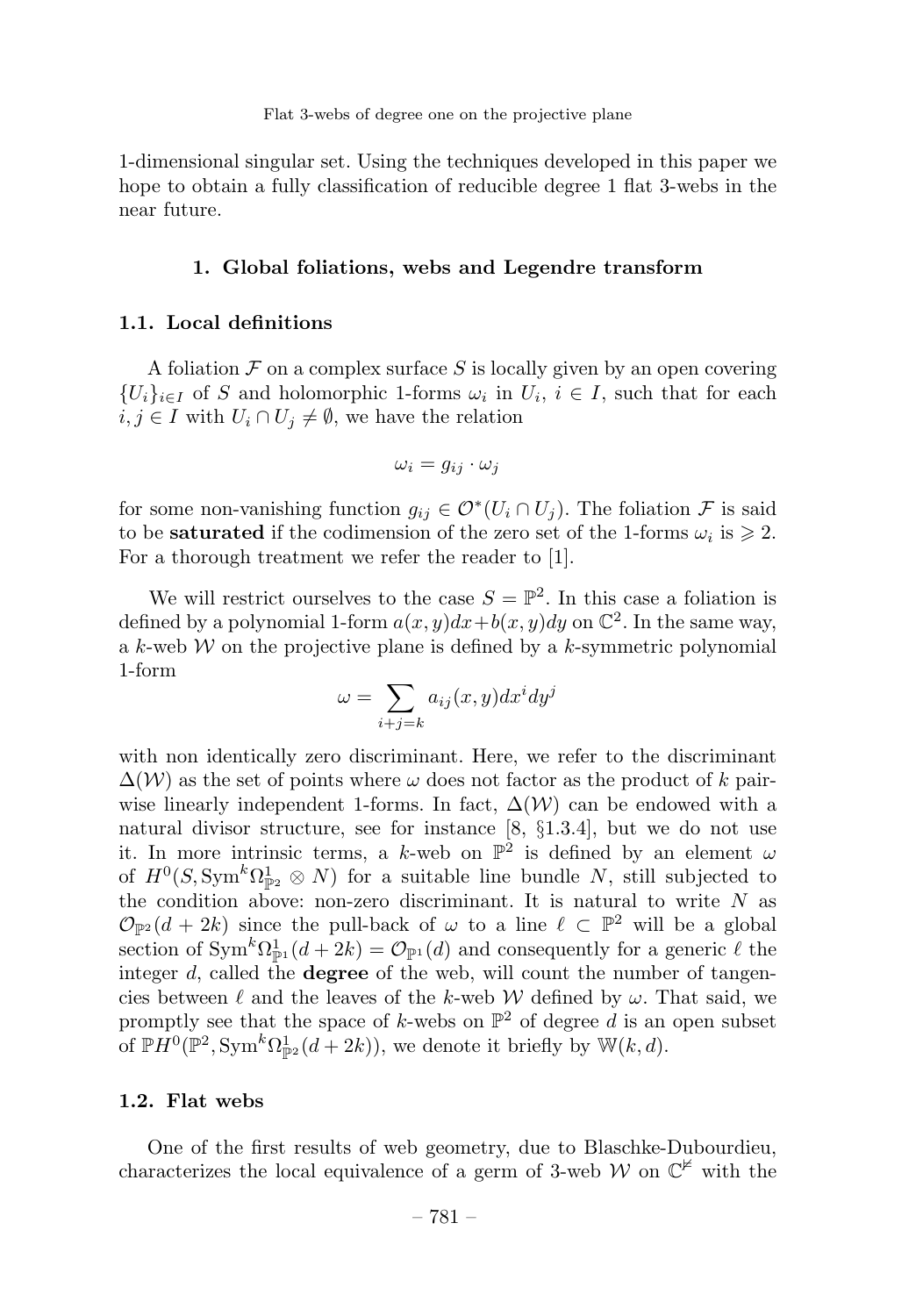trivial 3-web defined by  $dx \cdot dy \cdot (dx - dy)$  through the vanishing of a differential covariant: the curvature of W. It is a holomorphic 2-form  $K(W)$ which can be easily defined locally in the complement of the discriminant of the 3-web W and satisfies the covariant relation  $\varphi^*K(\mathcal{W}) = K(\varphi^*\mathcal{W})$  for any holomorphic submersion  $\varphi$ . This property allows to see that it extends meromorphically to  $\Delta(W)$ . For more details we refer to [5, §2.2].

For a k-web W with  $k > 3$ , one defines the curvature of W as the sum of the curvatures of all 3-subwebs of  $W$ . It is again a differential covariant, and to the best of our knowledge there is no result characterizing its vanishing. Nevertheless, according to a result of Mihaileanu, this vanishing is a necessary condition for the maximality of the rank of the web, see [3, 10] for a full discussion and pertinent references.

The  $k$ -webs with zero curvature are called **flat**  $k$ **-webs**. Global flat  $k$ webs on  $\mathbb{P}^2$  of degree d form a Zariski closed subset of  $\mathbb{W}(k, d)$  and it is our purpose to study flat 3-webs of degree one through geometrical conditions on the Legendre transform, which we discuss in the next subsection.

Since the curvature of a web  $W$  on a complex surface is a meromorphic 2-form with poles contained in the discriminant  $\Delta(\mathcal{W})$  of W and there are no holomorphic 2-forms on  $\mathbb{P}^2$ , the curvature of a global web W on the projective plane is zero if and only if it is holomorphic at the generic points of the irreducible components of  $\Delta(W)$ . In the sequel we will apply the following result which is the particularization of [5, Theorem 1] to the case  $k=3$ :

THEOREM 1.1. — Let W be a 3-web on  $(\mathbb{C}^2,0)$  with smooth (but not necessarily reduced), and non empty discriminant. Assume that  $W$  is the superposition  $\mathcal{W}_2 \boxtimes \mathcal{F}$  of a foliation  $\mathcal F$  and a 2-web  $\mathcal{W}_2$  satisfying  $\Delta(\mathcal{W}_2)$  =  $\Delta(W)$ . Then the curvature of W is holomorphic along  $\Delta(W)$  if and only if  $\Delta(W)$  is invariant by either  $\mathcal{W}_2$  or  $\mathcal{F}$ .

In fact, in [7] the authors introduce the notion of F-barycenter  $\beta_{\mathcal{F}}(\mathcal{W})$ of a completely decomposable web W with respect to a foliation  $\mathcal{F}$ , which was extended in [5] to include the case  $\mathcal F$  is a web. The general statement of Theorem 1 in [5] is that the holomorphy of  $K(\mathcal{W}_2 \boxtimes \mathcal{W}')$  is equivalent to the fact that  $\Delta(W_2)$  be invariant by either  $W_2$  or  $\beta_{W_2}(W')$ . In our situation  $W' = \mathcal{F}$  is a foliation and the invariance with respect to the 2-web  $\beta_{\mathcal{W}_2}(\mathcal{F}) =$  $\mathcal{F} \boxtimes \mathcal{F}$  is nothing but the invariance with respect to  $\mathcal{F}$ .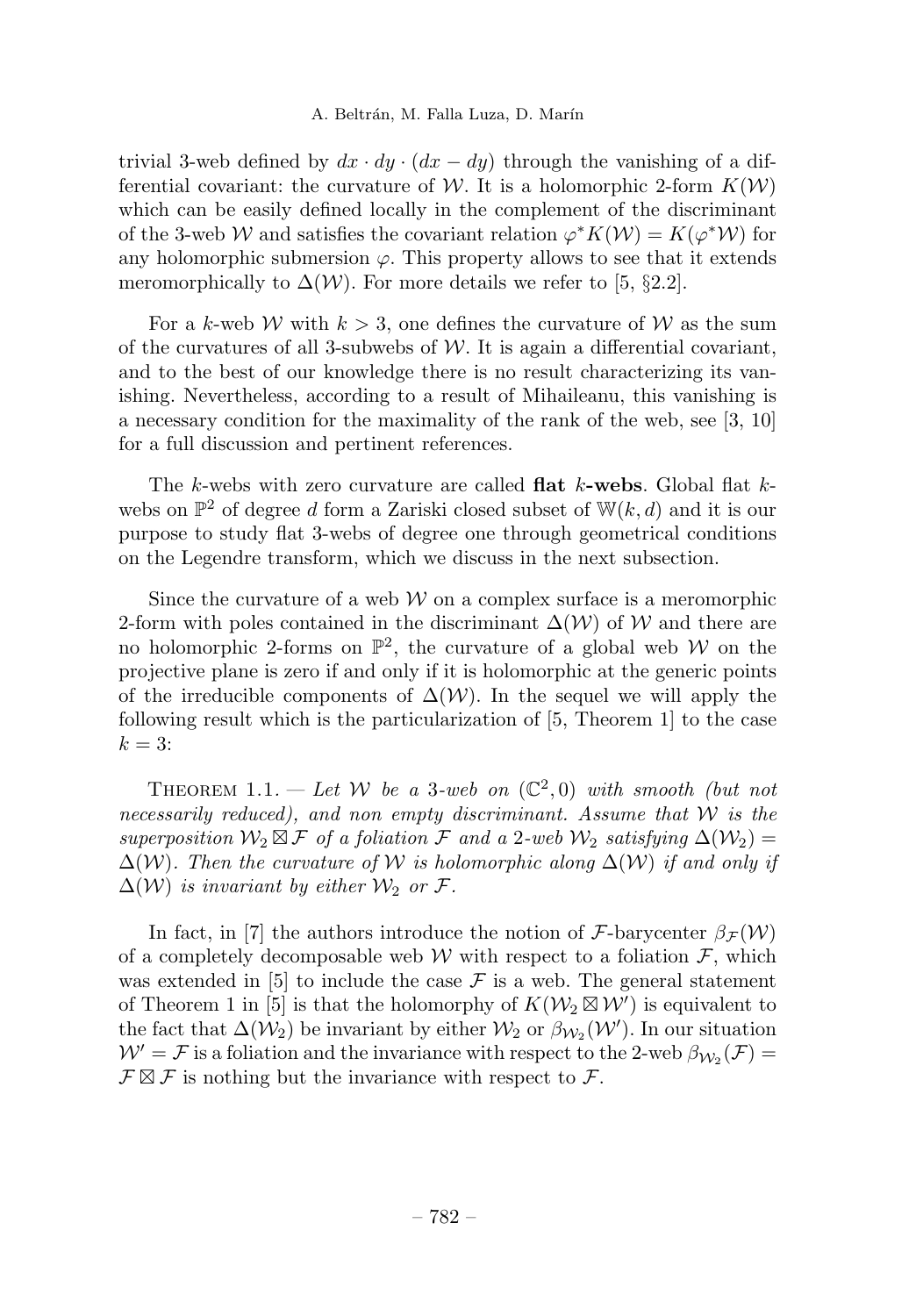#### 1.3. The Legendre transform

From now we will focus on global  $k$ -webs of degree  $d$  on the projective plane. As it was already mentioned these are determined by a global section  $\omega$  of Sym<sup>k</sup> $\Omega_{\mathbb{P}^2}^1(d+2k)$  having non-zero discriminant. Also, a k-web of degree d can be expressed as a global section X of  $\text{Sym}^k T\mathbb{P}^2(d-k)$  subjected to the same condition as above. From Euler's sequence

$$
\begin{array}{ccccccc}\n0 & \to & \mathcal{O}_{\mathbb{P}^2} & \to & \mathcal{O}_{\mathbb{P}^2}(1)^{\oplus 3} & \to & T\mathbb{P}^2 & \to 0 \\
\lambda & \mapsto & (\lambda x, \lambda y, \lambda z) & & & \\
& & (A, B, C) & \mapsto & A\partial_x + B\partial_y + C\partial_z\n\end{array}
$$

we can deduce the following exact sequence

$$
0 \to \text{Sym}^{k-1}(\mathcal{O}_{\mathbb{P}^2}(1)^{\oplus 3}) \otimes \mathcal{O}_{\mathbb{P}^2} \to \text{Sym}^k(\mathcal{O}_{\mathbb{P}^2}(1)^{\oplus 3}) \to \text{Sym}^k T\mathbb{P}^2 \to 0.
$$

After tensorizing with the line bundle  $\mathcal{O}_{\mathbb{P}2}(d-k)$ , it implies that every global section X of  $\text{Sym}^k T \mathbb{P}^2(d-k)$  is obtained from a global section of  $\text{Sym}^k(\mathcal{O}_{\mathbb{P}^2}(1)^{\oplus 3})\otimes \mathcal{O}_{\mathbb{P}^2}(d-k)$ , i.e. a bihomogeneous polynomial  $P(x, y, z; a, b, c)$ of degree d in the coordinates  $(x, y, z)$  and degree k in the coordinates  $(a, b, c)$ , by replacing in it the variables  $a, b, c$  by  $\partial_x, \partial_y, \partial_z$  respectively. Moreover, two bihomogeneous polynomials  $P$  and  $P'$  determine the same global section  $X$  if and only if they differ by a (necessarily bihomogeneous) multiple of  $xa + yb + zc$ .

By using homogeneous coordinates in the dual projective plane  $\check{\mathbb{P}}^2$  which associates to the point  $(a : b : c) \in \check{\mathbb{P}}^2$  the line  $\{ax + by + cz = 0\} \subset \mathbb{P}^2$ one can identify the cotangent space of  $\mathbb{P}^2$  at the point of homogeneous coordinates  $(x:y:z)$  with

$$
T^*_{(x:y:z)}\mathbb{P}^2 = \{ \omega = a \, dx + b \, dy + c \, dz \in T^*\mathbb{C}^3 : \omega(R) = 0 \}
$$
  
= 
$$
\{ a \, dx + b \, dy + c \, dz : ax + by + cz = 0 \}
$$

with the incidence variety

$$
\mathcal{I} = \{ ((x:y:z), (a:b:c)) | ax + by + cz = 0 \} \subset \mathbb{P}^2 \times \check{\mathbb{P}}^2.
$$

Let W be a k-web of degree d on  $\mathbb{P}^2$  defined by the bihomogeneous polynomial  $P(x, y, z; a, b, c)$ . Then  $S_W \subset \mathbb{P}T^*\mathbb{P}^2$ , the graph of W on  $\mathbb{P}T^*\mathbb{P}^2$ , is given by

$$
S_W = \{((x:y:z),(a:b:c)) \in \mathbb{P}^2 \times \mathbb{P}^2 | ax+by+cz=0, P(x,y,z;a,b,c)=0\}
$$

under the above identification between  $\mathcal I$  and  $\mathbb PT^*\mathbb P^2$ .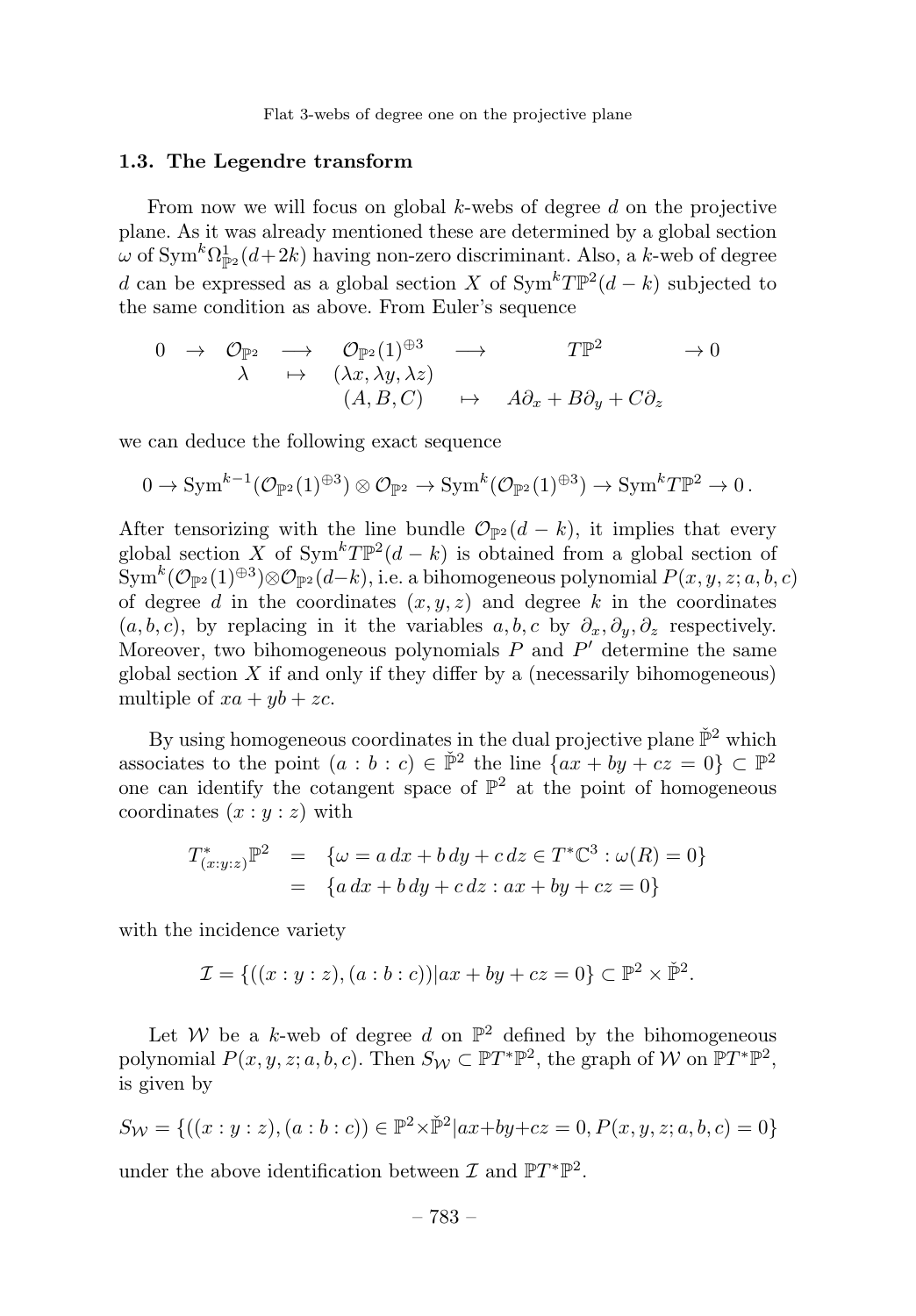Suppose W is an irreducible web of degree  $d > 0$  and consider the restrictions  $\pi$  and  $\check{\pi}$  to  $S_{\mathcal{W}}$  of the natural projections of  $\mathbb{P}^2 \times \check{\mathbb{P}}^2$  onto  $\mathbb{P}^2$ and  $\check{\mathbb{P}}^2$  respectively. These projections  $\pi$  and  $\check{\pi}$  are rational maps of degrees k and d respectively. The contact distribution  $\mathcal{D}$  on  $\mathbb{P}T^*\mathbb{P}^2$  given by

$$
\mathcal{D} = \ker(a\,dx + b\,dy + c\,dz) = \ker(x\,da + y\,db + z\,dc)
$$

defines a foliation  $\mathcal{F}_{\mathcal{W}}$  on  $S_{\mathcal{W}}$  which projects through  $\pi$  onto the k-web  $\mathcal{W}$ and by  $\check{\pi}$  onto a d-web  $\check{W}$  on  $\check{\mathbb{P}}^2$ . The d-web  $\check{W}$  is called the **Legendre** transform of  $W$  and it will be denoted by Leg  $(W)$ .

Browsing classical books on ordinary differential equations one can find the Legendre transform as an involutive transformation between polynomial differential equations, see for instance [4, Part I Chapter II Section 2.5].

Of course we can proceed to define the Legendre transform for arbitrary k-webs of arbitrary degree d. Notice that when  $W$  decomposes as the product of two webs  $W_1 \boxtimes W_2$  then its Legendre transform will be the product of Leg  $(\mathcal{W}_1)$  with Leg  $(\mathcal{W}_2)$ .

Remark 1.2. — Let us fix a generic line  $\ell$  on  $\mathbb{P}^2$  and consider the tangency locus Tang  $(\mathcal{W}, \ell) = \{p_1, \ldots, p_d\} \subset \mathbb{P}^2$  between W and  $\ell$ . We can think  $\ell$  as a point of  $\check{\mathbb{P}}^2$  and the dual  $\check{p}_i$  as straight lines on  $\check{\mathbb{P}}^2$  passing through the point  $\ell$ . Then the set of tangent lines of Leg W at  $\ell$  is just  $T_{\ell}$ Leg  $\mathcal{W} = \bigcup_{\ell=1}^{d}$  $\bigcup_{i=1} \check{p}_i.$ 

Consider affine coordinates  $(x, y)$  of an affine chart of  $\mathbb{P}^2$  and an affine chart of  $\check{\mathbb{P}}^2$  whose affine coordinates  $(p, q)$  correspond to the line  $\{y = px + q\}$  $q \} \subset \mathbb{P}^2$ . If a web W is defined by an implicit affine equation  $F(x, y; p) = 0$ with  $p = \frac{dy}{dx}$  then Leg  $(\mathcal{W})$  is defined by the implicit affine equation

$$
\check{F}(p, q; x) := F(x, px + q; p) = 0,
$$
 with  $x = -\frac{dq}{dp}.$ 

In particular, for a foliation defined by a vector field  $A(x, y)\frac{\partial}{\partial x} + B(x, y)\frac{\partial}{\partial y}$ we can take  $F(x, y; p) = B(x, y) - pA(x, y)$  and therefore its Legendre transform is given by

$$
\check{F}(p,q;x) = B(x, px+q) - pA(x, px+q).
$$
 (1.1)

At this point we recall briefly the definition of the **Gauss map** of a holomorphic foliation  $\mathcal F$ . When the foliation is saturated, the Gauss map of  $\mathcal F$ is the rational map  $\mathcal{G}_{\mathcal{F}}: \mathbb{P}^2 \check{\mathbb{P}}^2$ ,  $\mathcal{G}_{\mathcal{F}}(p) = T_p \mathcal{F}$ , which is well defined outside the singular set  $\text{Sing}(\mathcal{F})$  of  $\mathcal{F}$ . If the foliation is given by the homogeneous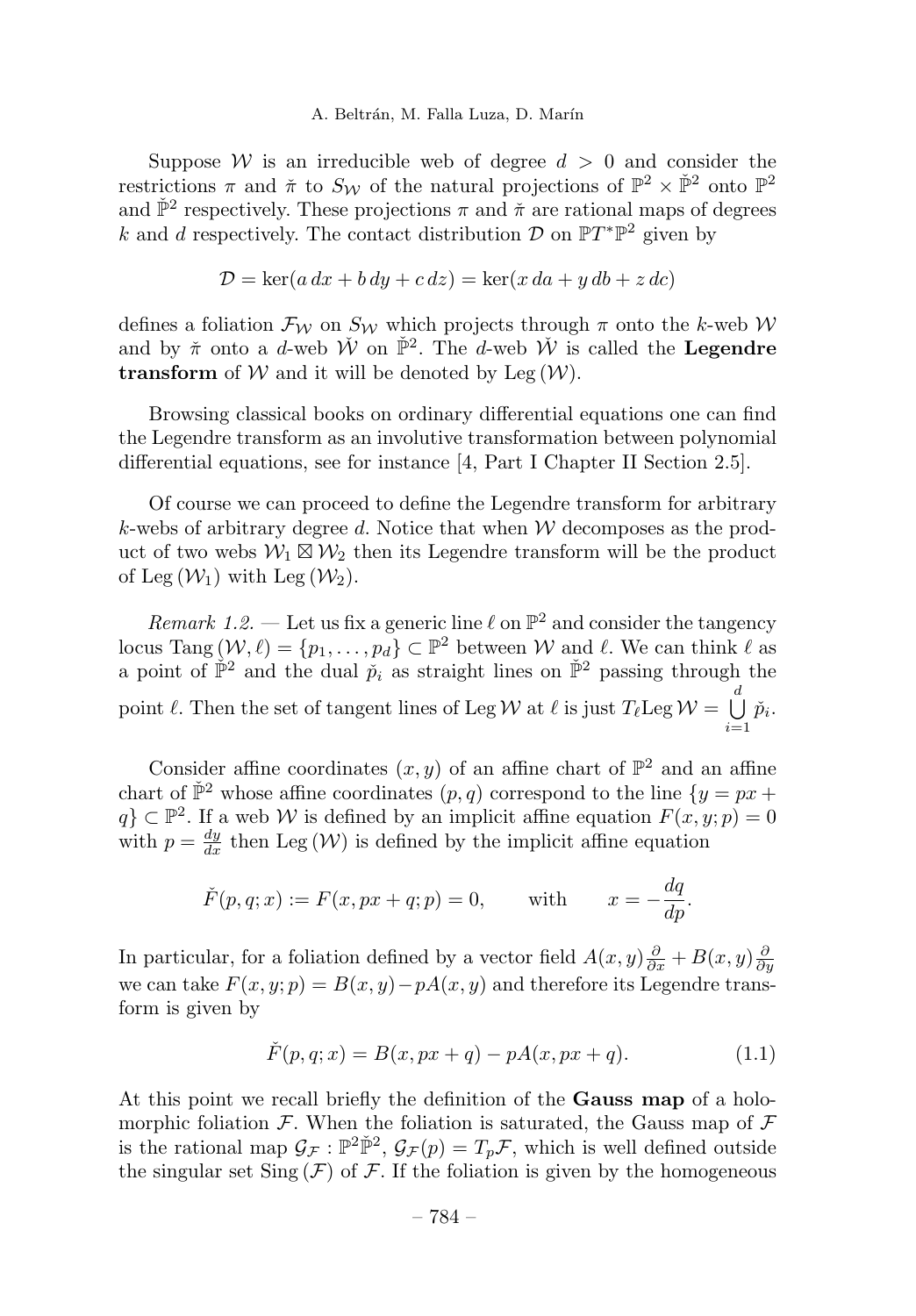form  $\omega = a(x, y, z)dx + b(x, y, z)dy + c(x, y, z)dz$ , then the Gauss map can be written as

$$
\mathcal{G}_{\mathcal{F}}(p) = [a(p) : b(p) : c(p)].
$$

This allows us to define the Gauss map of a non saturated foliation  $\mathcal F$  as  $\mathcal{G}_{\mathcal{F}} := \mathcal{G}_{\mathcal{F}}$ , where  $\mathcal{F}'$  is the saturation of  $\mathcal{F}$ . Moreover, for the purposes of this paper it will be useful to define  $\mathcal{G}_{\mathcal{F}}(C)$  as the closure of  $\mathcal{G}_{\mathcal{F}}(C \backslash Sing(\mathcal{F}'))$ if C is a (not necessarily irreducible) curve on  $\mathbb{P}^2$  passing through some singular points of the saturation  $\mathcal{F}'$  of  $\mathcal{F}$ . Notice that  $\mathcal{G}_{\mathcal{F}}(C)$  is defined merely as a set, i.e. no divisor structure is considered over it in this paper.

# 2. Inflection divisor and singularities versus discriminant

Let F be a degree d foliation on  $\mathbb{P}^2$  given by the degree d homogeneous vector field X. The **inflection divisor** of  $\mathcal F$ , denoted by  $I(\mathcal F)$ , is the divisor defined by the vanishing of the discriminant determinant

$$
\det \begin{pmatrix} x & y & z \\ X(x) & X(y) & X(z) \\ X^2(x) & X^2(y) & X^2(z) \end{pmatrix} .
$$
 (2.1)

This divisor has been studied in [6] in a more general context. In particular, the following properties were proven.

- (a) If the determinant  $(2.1)$  is identically zero then  $\mathcal F$  admits a rational first integral of degree 1; that is, if we suppose that the singular set of  $\mathcal F$  has codimension 2 then the degree of  $\mathcal F$  is zero;
- (b)  $I(F)$  does not depend on a particular choice of a system of homogeneous coordinates  $(x : y : z)$  on  $\mathbb{P}^2$  and it coincides on  $\mathbb{P}^2 \setminus \text{Sing}(\mathcal{F})$ with the curve described by the inflection points of the leaves of  $\mathcal{F}$ ;
- (c) If C is an irreducible algebraic invariant curve of F then  $C \subset I(\mathcal{F})$ if, and only if, C is an invariant line;
- (d) The degree of  $I(\mathcal{F})$  is exactly 3d.

Remark 2.1. — Let  $\mathcal{F}'$  be a saturated foliation on  $\mathbb{P}^2$  given by a homogeneous vector field  $X'$  and let P be a homogeneous polynomial. It follows from the definition that the inflection divisor of the non saturated foliation F given by the vector field  $X = P \cdot X'$  satisfies

$$
I(F) = I(F') + 3C
$$

where  $C$  is de divisor given by  $P$ .

– 785 –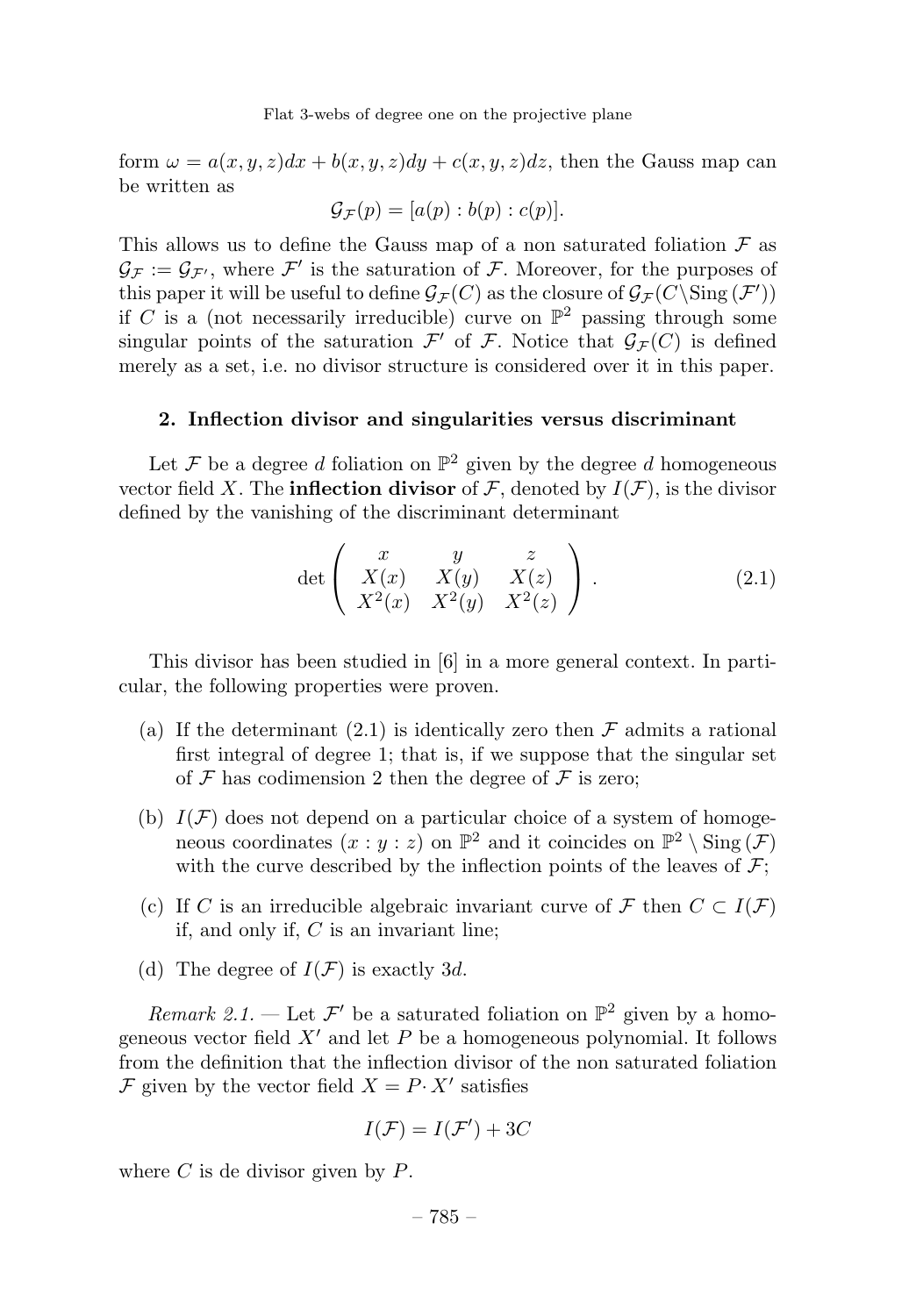As mentioned above, the curvature of a web  $W$  on a complex surface is a meromorphic 2-form with poles contained in the discriminant set  $\Delta(W)$ of  $W$ . For dual of foliations, one has the following lemma.

LEMMA 2.2. — Let F be a (not necessarily saturated) foliation on  $\mathbb{P}^2$ . Then

$$
\Delta(\operatorname{Leg} \mathcal{F}) = \mathcal{G}_{\mathcal{F}}(I(\mathcal{F})) \cup \check{\Sigma}(\mathcal{F})
$$

where  $\check{\Sigma}(\mathcal{F})$  consists in the dual lines of the special singularities

$$
\Sigma(\mathcal{F}) = \{ s \in \text{Sing}(\mathcal{F}') : \nu(\mathcal{F}', s) \geq 2 \text{ or } s \text{ is a radial singularity of } \mathcal{F}' \}
$$

of the saturation  $\mathcal{F}'$  of  $\mathcal F$  and  $\nu(\mathcal{F}',s)$  stands for the algebraic multiplicity of  $\mathcal{F}'$  at s, i.e. the maximum of the vanishing orders at s' of the components of a local saturated vector field defining  $\mathcal{F}'$ .

*Proof.* — Let us suppose first that  $\mathcal F$  is a saturated foliation. We know from [5, §3.2] that  $\Delta(\text{Leg }\mathcal{F})$  is formed by the image of the components of the inflection divisor by the Gauss map and the dual of some singularities. Define  $\tau(F, s)$  as the infimum of the integers  $k \geq \nu(F, s)$  such that the k-jet at s of a vector field X defining  $\mathcal F$  is not a multiple of the radial vector field centered at s. Take affine coordinates  $(x, y)$  in  $\mathbb{P}^2$  such that  $s = (0, 0)$  and decompose the vector field  $X = X_{\nu} + \cdots + X_{d+1}$  with  $X_i = A_i \partial_x + B_i \partial_x$  and  $A_i, B_i$ homogeneous polynomials of degree i. Writing  $\nu = \nu(\mathcal{F}, s)$ ,  $\tau = \tau(\mathcal{F}, s)$ and  $R = x\partial_x + y\partial_y$  we have  $X_i = C_iR$  for  $i = \nu, \ldots, \tau - 1, d + 1$  and  $xB_{\tau} - yA_{\tau} \neq 0$ . Take  $(p, q)$  affine coordinates in  $\tilde{\mathbb{P}}^2$  corresponding to the line  $\{y = px + q\} \subset \mathbb{P}^2$ . The dual line *š* of *s* has then equation  $q = 0$ . Evaluating the defining equation (1.1) of Leg  $\mathcal F$  along  $q = 0$  we obtain that

$$
\check{F}(p,0,x) = x^{\tau}[B_{\tau}(1,p) - pA_{\tau}(1,p)] + \text{higher order terms in } x. \qquad (2.2)
$$

Let  $\ell \subset \mathbb{P}^2$  be a generic choice of a line passing through s, i.e. having dual coordinates  $(p, 0)$  with p generic. Let  $\ell'$  be a generic line of  $\mathbb{P}^2$  close to  $\ell$ , i.e. having dual coordinates  $(p', q')$  close to  $(p, 0)$ . Formula  $(2.2)$  shows that when  $\ell'$  approaches to  $\ell$  exactly  $\tau(\mathcal{F}, s)$  of the deg  $\mathcal F$  tangency points between  $\ell'$  and F collapse at  $s \in \ell$ . Since the dual lines of the tangency points define the directions of the dual web  $\text{Leg}\mathcal{F}$ , now it is clear that the dual line  $\check{s}$  of s is contained in the discriminant of Leg F if  $\tau(\mathcal{F}, s) \geq 2$ . This occurs when  $\nu(\mathcal{F}, s) \geq 2$  or s is a radial singularity of  $\mathcal{F}$ . On the other hand, if s is a non radial singularity of multiplicity one and  $\check{s} \subset \Delta(\text{Leg}\mathcal{F})$  then for each line  $\ell$  passing through s there is a multiple tangency point between  $\ell$ and  $\mathcal F$  which splits in simple tangency points between  $\mathcal F$  and any generic line  $\ell'$  close to  $\ell$ . Since  $\text{Sing}\mathcal{F}$  is finite the only possibility for this collapse of tangencies is that all the tangent lines of some component of  $I(\mathcal{F})$  pass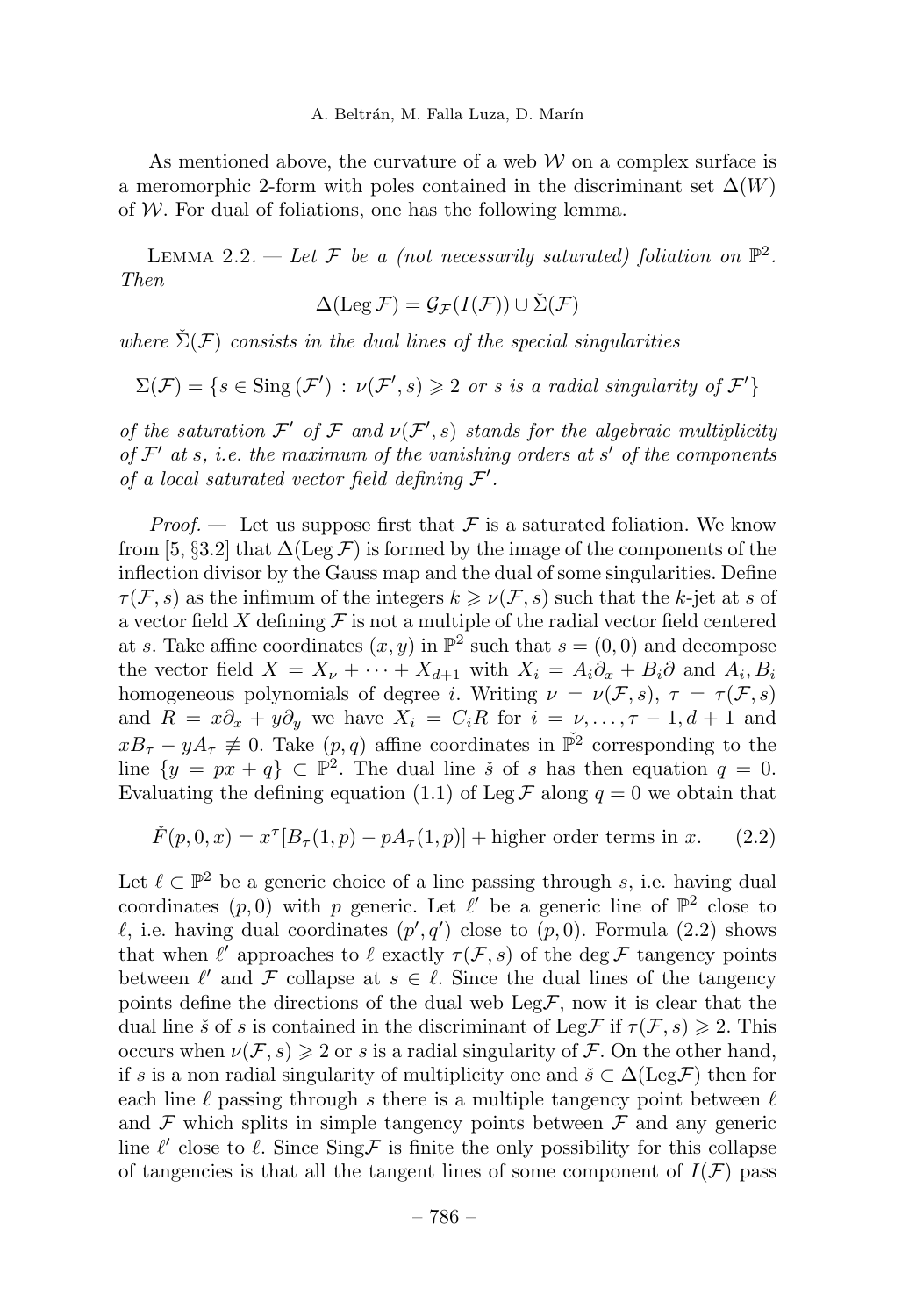through the singular point  $s$ , i.e.  $\check{s}$  being the image by the Gauss map of a component of  $I(\mathcal{F})$ .

Consider now a non saturated foliation  $\mathcal F$  defined by the vector field  $X = P \cdot X'$  such that the foliation  $\mathcal{F}'$  given by X' is saturated and denote by  $D = \{P = 0\}$ . It is easily seen that  $\mathcal{G}_{\mathcal{F}'}(D) = \text{Tang}(\text{Leg }D, \text{Leg } \mathcal{F}')$ , so we have

$$
\Delta(\operatorname{Leg} \mathcal{F}) = \Delta(\operatorname{Leg} \mathcal{F}') \cup \operatorname{Tang} (\operatorname{Leg} D, \operatorname{Leg} \mathcal{F}') = \Delta(\operatorname{Leg} \mathcal{F}') \cup \mathcal{G}_{\mathcal{F}'}(D).
$$

Now we just use the last remark to conclude our claim.

Our main objective is to understand the degree 3 foliations  $\mathcal F$  whose Legendre transform Leg  $\mathcal F$  is a flat 3-web. As we have pointed out in section 1.2, flatness is equivalent to the holomorphy of the curvature at the generic point of each irreducible component of the discriminant. The main idea we want to exploit is that the important part of  $\Delta(\text{Leg }\mathcal{F})=\mathcal{G}_{\mathcal{F}}(I(\mathcal{F}))\cup\Sigma(\mathcal{F})$  comes from the the image of the inflection curve under the Gauss map. In fact, we shall prove that the role of the dual lines of the special singularities is secondary in the sense that if the curvature is holomorphic along  $\mathcal{G}_{\mathcal{F}}(I(\mathcal{F}))$ then it is also holomorphic along  $\Sigma(\mathcal{F})$  and consequently Leg  $\mathcal{F}$  is flat.

We begin by studying the curvature along the dual line of a singular point of a foliation  $\mathcal F$  of degree 3 in some particular situations. There is no loss of generality in assuming that in affine coordinates the origin  $O = (0,0)$ is a singularity of  $\mathcal F$ . In this coordinates we can write a vector field defining  $\mathcal{F}$  as  $X = X_1 + X_2 + X_3 + H \cdot R$ , where  $X_i$  denotes a homogeneous vector field of degree  $i$ ,  $H$  is a homogeneous polynomial of degree 3 and  $R$  is the radial vector field.

PROPOSITION 2.3. — If  $\nu(\mathcal{F}, O) \leq 2$  then the curvature  $K(\text{Leg }\mathcal{F})$  is holomorphic at the generic point of  $\check{O}$ .

*Proof.* — With the previous notation, let us assume first that  $X_1 \neq 0$ and  $\hat{O} \subseteq \Delta(\text{Leg }\mathcal{F})$ . If O is not a radial singularity, then the tangency order between  $\mathcal F$  and a generic line through  $O$  is one. Formula (2.2) implies that for each generic line  $\ell$  passing through O we have  $\text{Tang}(\mathcal{F}, \ell) = O + P_{\ell} + Q_{\ell}$  with  $P_{\ell} \neq O \neq Q_{\ell}$  and allow us to write, around a generic point of  $\tilde{O}$ , Leg  $(\mathcal{F})$  $W_1 \boxtimes W_2$  where  $W_1$  is a foliation tangent to  $\widetilde{O}$  and  $W_2$  is a 2-web transversal to  $\check{O}$  with  $\Delta(\mathcal{W}_2) = \check{O}$ . Then we can apply Theorem 1.1 to conclude the proof. In the case of a radial singularity we just use first Proposition 3.3 then Proposition 2.6 of [5] to get the holomorphy of  $K(\text{Leg }\mathcal{F})$  along O.

Suppose now  $X_1 = 0$  and  $X_2 \neq 0$ . If  $X_2$  is not parallel to the radial vector field R then Formula (2.2) implies that for each generic line  $\ell$  passing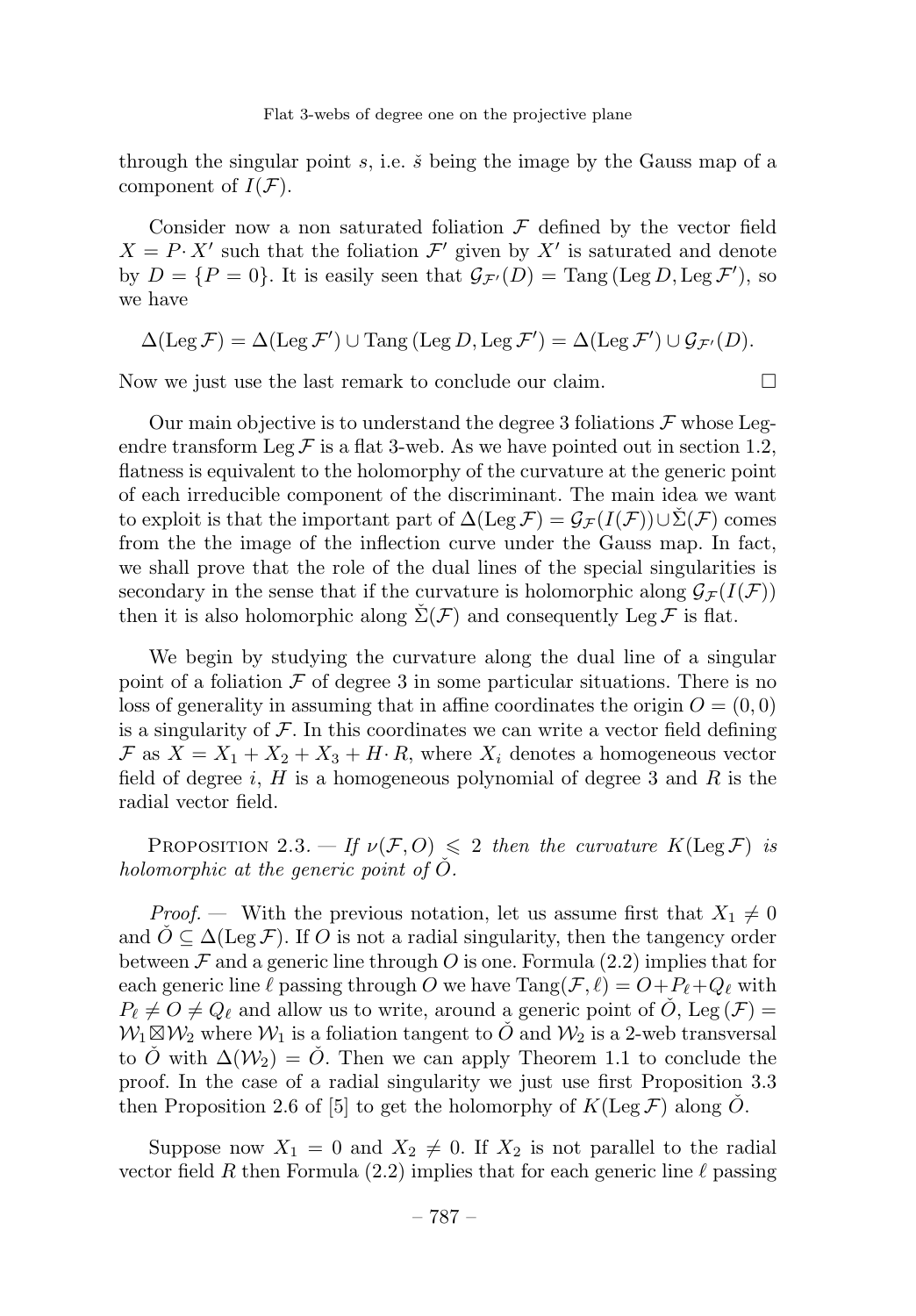through O we have  $\text{Tang}(\mathcal{F}, \ell) = 2O + P_\ell$  with  $P_\ell \neq O$ . Thus, around a generic point of  $\check{O}$  one can write Leg  $\mathcal{F} = \mathcal{W}_1 \subseteq \mathcal{W}_2$ , where  $\mathcal{W}_1$  is a foliation transverse to  $\check{O}$  and  $\mathcal{W}_2$  is a 2-web having  $\check{O}$  as a totally invariant discriminant. Again, we can use Theorem 1.1 to conclude that  $K(\text{Leg }\mathcal{F})$  is holomorphic at the generic point of  $\tilde{O}$ . Finally we consider the case  $X_2 =$  $(\alpha x + \beta y) \cdot R$  for some complex numbers  $\alpha$  and  $\beta$ . Furthermore, we write

$$
X_3 = \left(\sum_{i+j=3} a_{ij} x^i y^j\right) \frac{\partial}{\partial x} + \left(\sum_{i+j=3} b_{ij} x^i y^j\right) \frac{\partial}{\partial y}
$$
  

$$
H = h_0 x^3 + h_1 x^2 y + h_2 xy^2 + h_3 y^3.
$$

Then in the affine coordinates  $(p, q)$  of  $\check{P}^2$  the web Leg F is given by the symmetric form

$$
\omega = c_3 dq^3 + qc_2 dq^2 \cdot dp + qc_1 dq \cdot dp^2 + q^2 c_0 dp^3,
$$

where

$$
c_3 = -a_{0,3}p^4 + h_3p^3q + (b_{0,3} - a_{1,2})p^3 + h_2p^2q + (b_{1,2} - a_{2,1})p^2 + h_1pq +
$$
  
+ 
$$
(b_{2,1} - a_{3,0})p + h_0q + b_{3,0}
$$
  

$$
c_2 = 3a_{0,3}p^3 - 3h_3p^2q + (2a_{1,2} - 3b_{0,3})p^2 - 2h_2pq + (a_{2,1} - 2b_{1,2})p - h_1q - b_{2,1}
$$
  

$$
c_1 = -3a_{0,3}p^2q + 3h_3pq^2 + (3b_{0,3} - a_{1,2})pq + h_2q^2 + b_{1,2}q + \beta p + \alpha
$$
  

$$
c_0 = a_{0,3}pq - b_{0,3}q - h_3q^2 - \beta.
$$

If  $q|c_3(p,q)$  we deduce that  $X = P_3 \cdot R$  for some degree 3 polynomial  $P_3$ . In this case, the 3-web Leg F is algebraic hence  $K(\text{Leg } \mathcal{F}) \equiv 0$  according to Mihaileanu criterion. Then we shall assume  $q \nmid c_3(p, q)$  and consider the branched covering  $\pi(p, s) = (p, s^2) = (p, q)$ . It is a straightforward computation to see that the web  $\pi^*(\text{Leg }\mathcal{F})$  is regular at the generic point of  $\{s=0\}$ . We write locally  $K(\text{Leg }\mathcal{F}) = \frac{f(p,q)}{q^{\delta}}dp \wedge dq$  around a generic point of  $\check{O} = \{q = 0\}$ , with  $\delta \in \mathbb{Z}$  and  $f(p,q)$  a holomorphic germ satisfying  $q \nmid f(p,q)$ . Noting that

$$
K(\pi^*(\text{Leg }\mathcal{F})) = \frac{2f(p,s^2)}{s^{2\delta - 1}} dp \wedge ds.
$$

we obtain  $\delta \leq 1/2$  from what we conclude that  $\frac{f(p,q)}{q^{\delta}}$  hence  $K(\text{Leg }\mathcal{F})$  is holomorphic at the considered (generic) point of  $\check{O}$ .

As a consequence, in order to study the flatness of  $\text{Leg }\mathcal{F}$  we just need to consider singularities of the form  $X = X_3 + H \cdot R$ .

*Remark 2.4.* — Let  $\mathcal{F}$  be the foliation given by a vector field  $X = A \frac{\partial}{\partial x} + A \frac{\partial}{\partial y}$  $B\frac{\partial}{\partial y}$  around a singularity p. Then  $\mu(\mathcal{F}, p) \geq \nu(A, p) \cdot \nu(B, p)$ , where  $\mu$  stands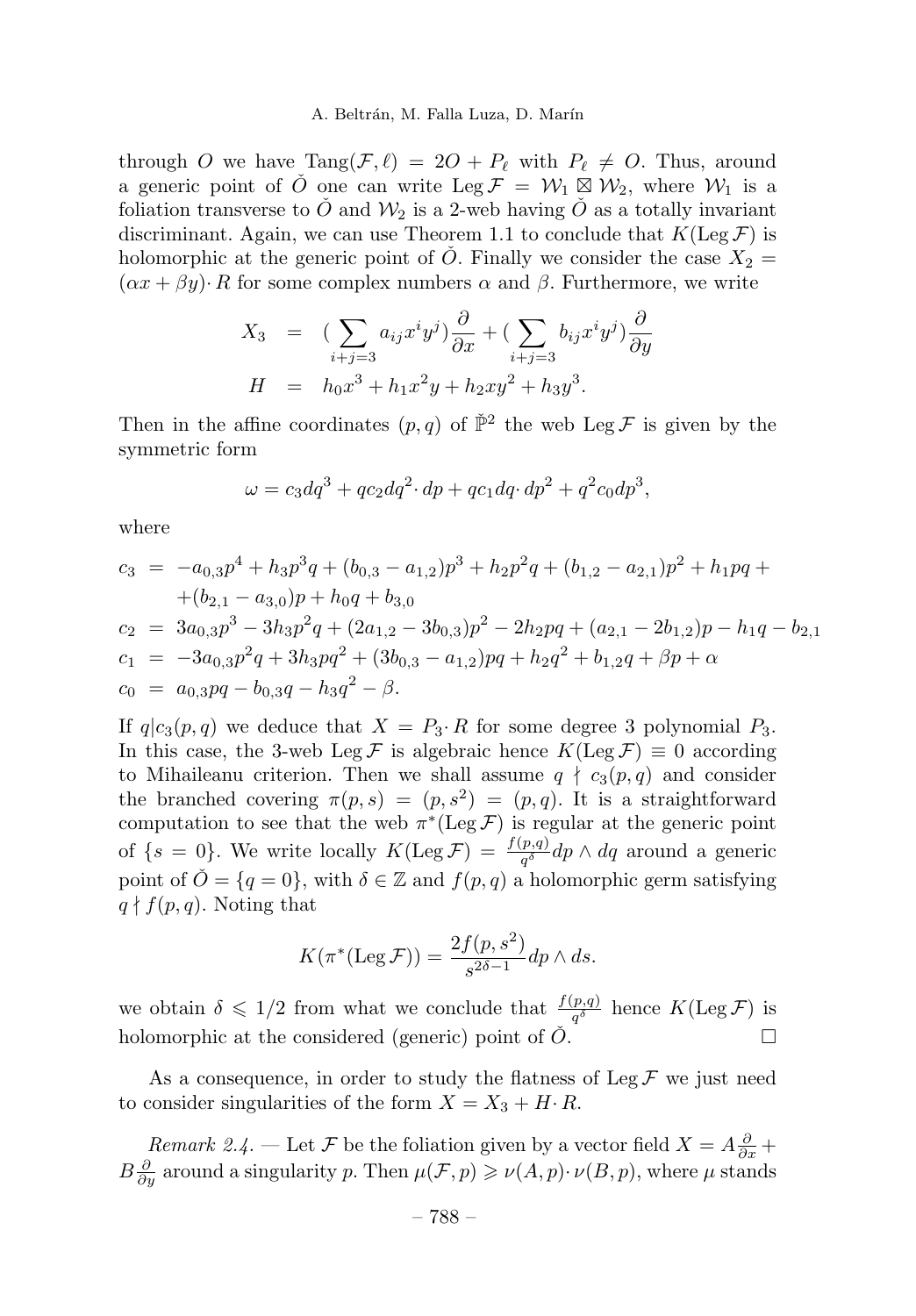for the Milnor number and  $\nu$  the algebraic multiplicity (see for instance [2,  $\S3.5$ ].

LEMMA 2.5. — Let F be a foliation of degree 3 on  $\mathbb{P}^2$ . If  $p \in Sing(\mathcal{F})$  is such that  $\nu(\mathcal{F}, p) \geq 3$  then for any  $s \in Sing(\mathcal{F}) \setminus \{p\}$  one has  $\nu(\mathcal{F}, s) \leq 2$ .

*Proof.*  $\mathbf{F}$  If  $\mathcal{F}$  is a saturated foliation, the lemma is a consequence of the last remark and the Darboux theorem  $\sum$  $\sum_{s \in Sing(\mathcal{F})} \mu(\mathcal{F}, s) = 3^2 + 3 + 1 = 13$  $(see [1]).$ 

Let us suppose that F is non saturated and given by  $X = P \cdot X'$  such that the foliation  $\mathcal{F}'$  given by X' is saturated and denote by  $D = \{P = 0\}.$ We consider the following possibilities.

- (i) If  $deg(D) = 1$ , then  $\nu(\mathcal{F}', p) \geq 2$  and by Darboux theorem we have, for any other singularity s of  $\mathcal{F}', \mu(\mathcal{F}', s) \leq 3$ . Therefore  $\nu(\mathcal{F}', s) \leq 1$ and so  $\nu(\mathcal{F},s) = \nu(\mathcal{F}',s) + \nu(D,s) \leq 2.$
- (ii) If  $\deg(D) = 2$ , then by Darboux theorem  $\nu(\mathcal{F}', s) \leq 1$  for all  $s \in$ Sing  $(\mathcal{F}')$ . Since  $3 \leq \nu(\mathcal{F}, p)$  we infer  $\nu(D, p) \geq 2$  and this implies that D represents two different lines through p, therefore  $\nu(D, s) \leq 1$ for any other singularity of  $\mathcal{F}'$ .
- (iii) If  $\deg(D) = 3$ , assume first  $p \in \text{Sing}(\mathcal{F}')$ . Then  $\nu(D, p) \geq 2$ , therefore  $\nu(D, s) \leq 2$  for any  $s \neq p$ , otherwise we would have that D is the union of three different lines through s and  $\nu(D, p) \leq 1$ . If  $p \notin \text{Sing}(\mathcal{F}')$  then  $\nu(D, p) = 3$  and D represents the union of three different lines through p. It remains to observe that  $\nu(D, s) \leq 1$  for any  $s \neq p$ .

 $\Box$ 

#### 3. The homogeneous case

In this section we study the dual web of a degree 3 homogeneous foliation on  $\mathbb{P}^2$ . We recall that a homogeneous foliation of degree d is, by definition, induced by a vector field  $X_d$  with degree d homogeneous polynomial coefficients in some affine coordinates. It can be checked that a degree  $d$  foliation is homogeneous if and only if it has a singularity with algebraic multiplicity exactly d. Let us begin with a general result.

LEMMA 3.1. — Let F be a homogeneous foliation of degree d on  $\mathbb{P}^2$  such that  $K(\text{Leg }\mathcal{F})$  is holomorphic on  $\check{\mathbb{P}}^2 \setminus \check{O}$ . Then  $K(\text{Leg }\mathcal{F}) \equiv 0$ .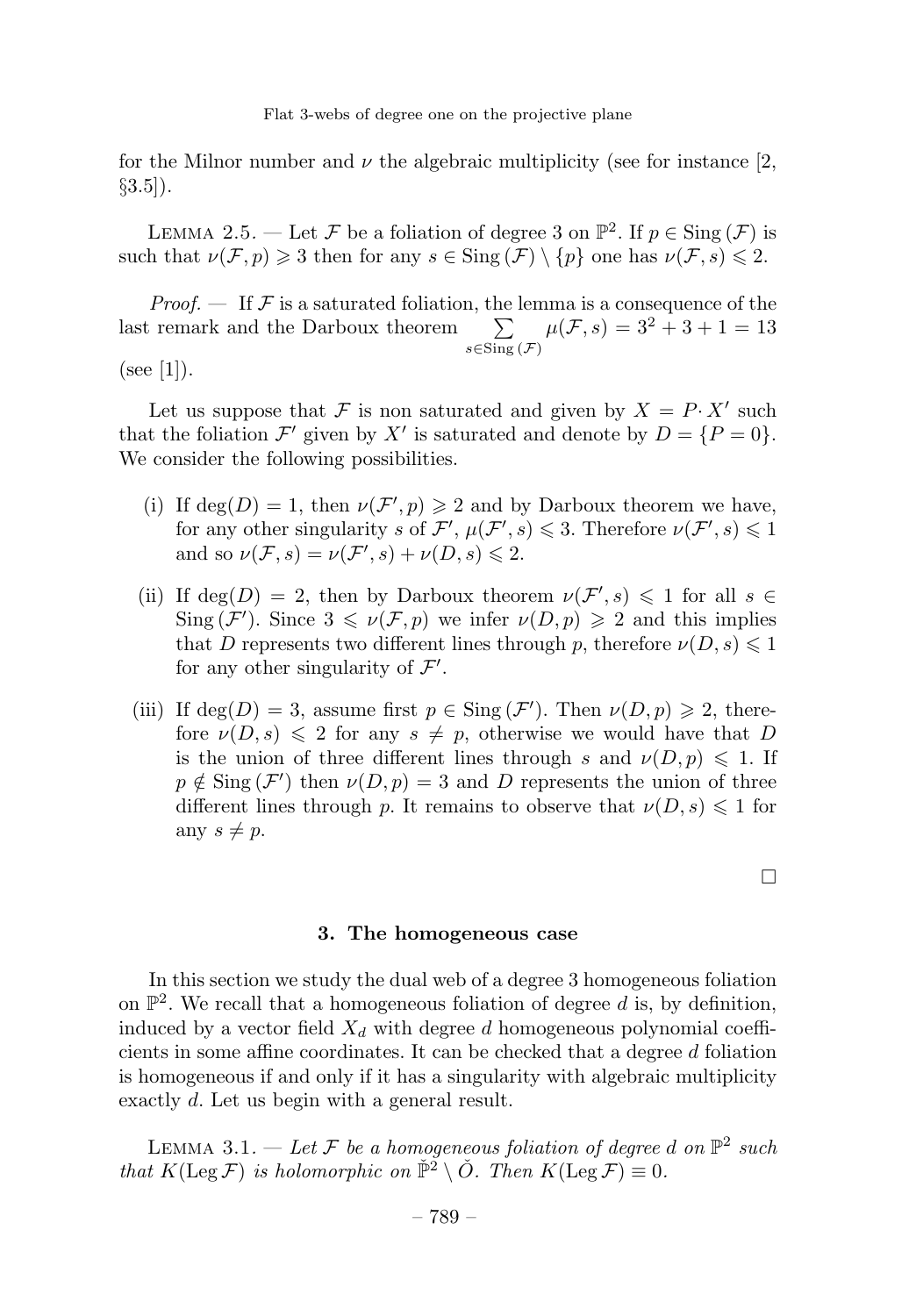*Proof.* — Fix coordinates  $(a, b)$  in  $\check{P}^2$  associated to the line  $\{ax + by = 1\}$ in  $\mathbb{P}^2$ . Since F is invariant by the homoteties  $h_{\lambda}(x, y)=(\lambda x, \lambda y)$  we can assert that Leg F is invariant by the dual maps  $\check{h}_{\lambda}(a, b) = (\frac{a}{\lambda}, \frac{b}{\lambda})$  and so

$$
\check{h}^*_{\lambda}(K(\text{Leg}\,\mathcal{F}))=K(\text{Leg}\,\mathcal{F}).
$$

Combining our hypothesis and the fact that  $\check{O}$  is the line at infinite in coordinates  $(a, b)$  yields  $K(\text{Leg } \mathcal{F}) = f(a, b)da \wedge db$  where f is a polynomial. By the previous discussion one has  $\lambda^2 f(a, b) = f(\frac{a}{\lambda}, \frac{b}{\lambda})$ , the assertion follows.  $\Box$ 

Now we state the main result of this section.

PROPOSITION 3.2. — Let F be a homogeneous foliation of degree 3 on  $\mathbb{P}^2$ . Suppose that  $K(\text{Leg }\mathcal{F})$  is holomorphic at the generic point of  $\mathcal{G}_{\mathcal{F}}(I(\mathcal{F}))$ , then  $K(\text{Leg }\mathcal{F}) \equiv 0$ .

*Proof.* — Since  $\nu(\mathcal{F}, O) = 3$ , Lemma 2.5 and Proposition 2.3 yields  $K(\text{Leg }\mathcal{F})$  to be holomorphic over  $\mathbb{P}^2 \setminus \tilde{O}$ . We need only to apply lemma 3.1.  $3.1.$ 

#### 3.1. The generic case

Consider now homogeneous foliations of degree 3 such that  $I(\mathcal{F})$  is reduced and suppose that  $K(\text{Leg }\mathcal{F})$  is holomorphic at the generic point of  $\mathcal{G}_{\mathcal{F}}(I(\mathcal{F}))$ . Since  $\mathcal{F}$  is given by a homogeneous vector field  $X = A\frac{\partial}{\partial x} + B\frac{\partial}{\partial y}$ then  $I(F)$  is formed by the line at infinity  $\ell_{\infty}$  and other eight lines through  $Q = (0, 0)$ . The tangent cone of F is the divisor

$$
Tang\left(\mathcal{F},R\right) = \{yA - xB = 0\}
$$

and it consists of the invariant lines of  $\mathcal F$  different from  $\ell_{\infty}$ .

LEMMA 3.3. — Under the above assumptions, the tangent cone of  $\mathcal F$  is reduced.

 $Proof.$  — Suppose the assertion is false. Then we would have some line  $\ell$  with  $\ell^2 | yA - xB$ . It is a straightforward computation to show that  $\ell^2 | I(F)$ , which is a contradiction.  $\ell^2$  |  $I(\mathcal{F})$ , which is a contradiction.

By the previous lemma we can consider  $I(\mathcal{F}) = \ell_1 + \cdots + \ell_8 + \ell_\infty$  with  $\ell_1,\ldots,\ell_4$  being the lines through O invariant by F and  $\ell_5,\ldots,\ell_8$  being transversal inflection lines. Now we make some remarks.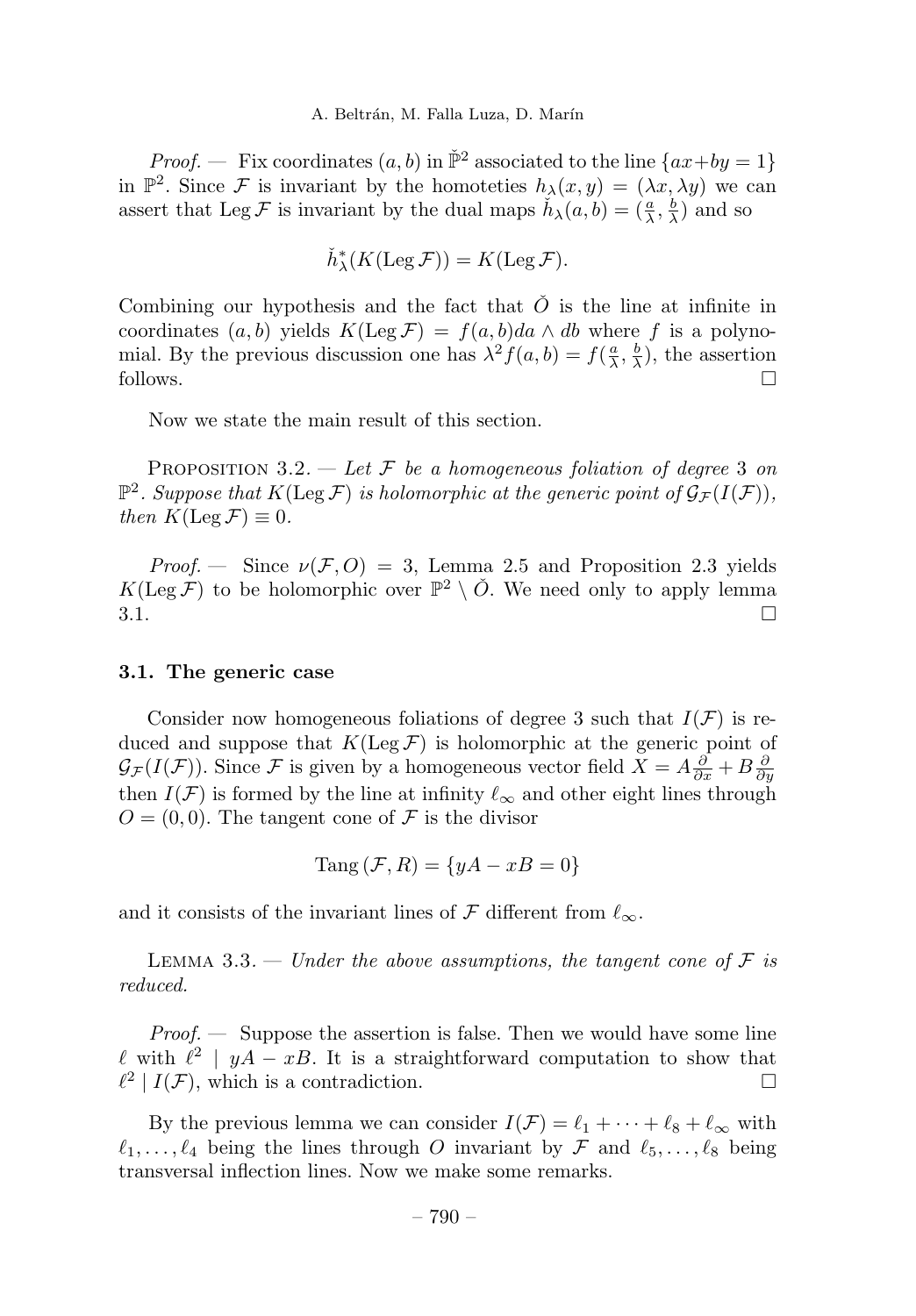- 1. Since X is homogeneous, the tangent directions of  $\mathcal F$  restricted to any straight line through the origin are all parallel. Hence for every  $i \in$  $\{5, 6, 7, 8\}$  the restriction  $T\mathcal{F}|_{\ell_i}$  is formed by parallel lines through a point  $p_i \in \ell_\infty$ . Since  $K(\text{Leg }\mathcal{F})$  is holomorphic over  $\mathcal{G}_{\mathcal{F}}(\ell_i)$  it follows from Theorem 1.1 that  $p_i \in \text{Sing}(\mathcal{F})$ .
- 2. Since  $deg(\mathcal{F}) = 3$  and  $\mathcal F$  is saturated we have four different points  $p_5,\ldots,p_8$ . In other words, to different lines  $\ell_i \neq \ell_j$  corresponds different singular points  $p_i \neq p_j$ .
- 3. It is easily seen that the line joining  $p_i$  and  $O = (0, 0)$  is invariant. So we can assume that this line is  $\ell_{i-4}$ .
- 4. For every  $j \in \{1, 2, 3, 4\}$  define the polynomial  $P_i(t) = B(1, t)$   $m_iA(1, t)$ , where  $m_i$  is the slope of  $\ell_i$  (which is equal to the slope of  $X |_{\ell_{i+4}}$ ). has a double root at  $n_j =$  slope of  $\ell_{j+4}$  and consequently we have  $Disc(P_i(t), t) = 0$ . On the other hand, since  $\deg P_i = 3$  and  $m_j \neq n_j$  we have  $P'_j(m_j) \neq 0$ .

After conjugating with an automorphism of  $\mathbb{P}^2$  we may assume  $yA$  –  $xB = xy(y - x)(y - \nu x)$ , that is, the *F*-invariant lines through O are  $\ell_1 =$  ${x = 0}$ ,  ${\ell_2 = {y = 0}$ ,  ${\ell_3 = {y = x}}$  and  ${\ell_4 = {y = \nu x}}$ , with  ${\nu \neq 0, 1, \infty}$ . In this case, the foliation  $\mathcal F$  is induced by a vector field of the form

$$
X = \left[ (\nu + \alpha_1)x^3 + (\alpha_2 - \nu - 1)x^2y + (\alpha_3 + 1)xy^2 \right] \frac{\partial}{\partial x}
$$

$$
+ \left[ \alpha_1 x^2y + \alpha_2 xy^2 + \alpha_3 y^3 \right] \frac{\partial}{\partial y},
$$

for some complex numbers  $\alpha_1$ ,  $\alpha_2$  and  $\alpha_3$ .

Solving the system  $Disc(P_i(t), t) = 0, t = 1, 2, 3, 4$  by using MAPLE, we arrive to a characterization of the homogeneous foliations of degree 3 with reduced inflection divisor and flat dual web.

PROPOSITION 3.4. — Let F be a homogeneous foliation of degree 3 such that  $I(F)$  is reduced and Leg F is flat. Then, up to conjugation with an automorphism of  $\mathbb{P}^2$ , the foliation F is defined by the vector field

$$
\left(\frac{1}{4}\nu x^3 - \left(\frac{1}{2} + \frac{1}{2}\nu\right)x^2y + \frac{3}{4}xy^2\right)\frac{\partial}{\partial x} + \left(-\frac{3}{4}\nu x^2y + \left(\frac{1}{2} + \frac{1}{2}\nu\right)xy^2 - \frac{1}{4}y^3\right)\frac{\partial}{\partial y},
$$
  
\nwith  $\nu = \frac{1}{2} \pm \frac{\sqrt{3}i}{2}$ .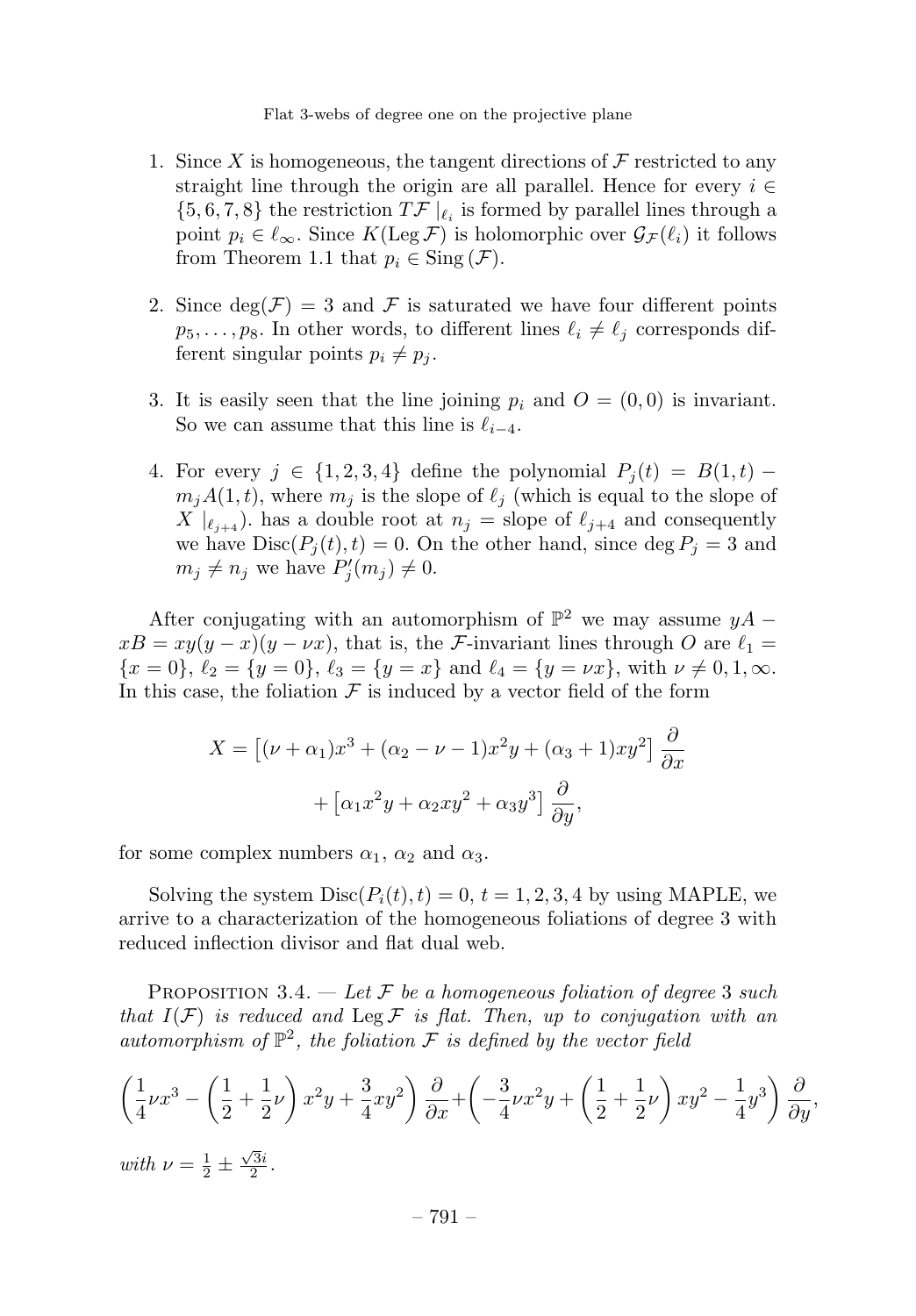#### 4. Main theorem

In this section we prove our main result: a generalization of proposition 3.2 for any degree 3 foliation.

LEMMA 4.1.  $-$  Let  $h_i(x, y)$  be germs of holomorphic functions at the origin of  $\mathbb{C}^2$ . Consider  $\omega_i = dy + y^a h_i(x, y) dx$ ,  $i = 1, 2, 3$ , with  $a \in \mathbb{N}$  such that y does not divide  $h_{ij}(x, y) := h_i(x, y) - h_j(x, y)$  for  $i \neq j$ . Then the curvature of the 3-web given by  $\prod_{i=1}^{3}$  $\prod_{i=1} \omega_i = 0$  is holomorphic along  $y = 0$  if and only if  $y^a$  divides

$$
\frac{\partial}{\partial x}\left(\frac{h_{12}(x,y)\partial_xh_{23}(x,y)-h_{23}(x,y)\partial_xh_{12}(x,y)}{h_{12}(x,y)h_{23}(x,y)h_{31}(x,y)}\right).
$$

*Proof.* — We mimic the proof of Lemma 2.2 in [5]. Writing  $\omega_i \wedge \omega_j =$  $\delta_{ij}dx\wedge dy$  we obtain a normalization  $\omega_1\delta_{23} + \omega_2\delta_{31} + \omega_3\delta_{12} = 0$ . Then, there exists a unique 1-form  $\eta = U dx + V dy$  such that for each cyclic permutation  $(i, j, k)$  of  $(1, 2, 3)$  we have  $d(\delta_{ij}\omega_k) = \delta_{ij}\omega_k \wedge \eta$ . Using that  $\delta_{ij} = y^a h_{ij}$  we obtain the following linear system satisfied by the unknowns  $U$  and  $V$ :

$$
h_{12}U - h_{12}h_{3}y^{a}V = \partial_{x}h_{12} - 2ay^{a-1}h_{12}h_{3} - y^{a}\partial_{y}(h_{12}h_{3})
$$
  
\n
$$
h_{23}U - h_{23}h_{1}y^{a}V = \partial_{x}h_{23} - 2ay^{a-1}h_{23}h_{1} - y^{a}\partial_{y}(h_{23}h_{1})
$$

whose unique solution satisfies that  $U(x, y)$  and

$$
V(x,y) - \left(\frac{h_{12}(x,y)\partial_x h_{23}(x,y) - h_{23}(x,y)\partial_x h_{12}(x,y)}{h_{12}(x,y)h_{23}(x,y)h_{31}(x,y)}\right)\frac{1}{y^a} - \frac{2a}{y}
$$

are holomorphic along  $y = 0$  thanks to  $y \nmid h_{12}h_{23}h_{31}$ . The result follows now easily from the fact that the curvature of the given 3-web is  $d\eta =$  $(\partial_x V - \partial_y U)dx \wedge dy.$ 

LEMMA 4.2.  $\overline{\phantom{a}}$  Let F be a foliation induced by a vector field of the form  $X = X_3 + H \cdot R$ , with  $X_3$  not having multiple components on his singular set, around the singularity  $O = (0,0)$  and denote by  $\mathcal{F}_h$  the homogeneous foliation defined by  $X_3$ . Then  $K(\text{Leg }\mathcal{F})$  is holomorphic at the generic point of O if and only if  $K(\text{Leg }\mathcal{F}_h)$  is holomorphic at the generic point of O.

*Proof.* — The web Leg  $(F)$  is given by the implicit differential equation  $F(p, q; x) := F_3(p, q; x) + q G_3(p, q; x) = 0$  where  $x = -\frac{dq}{dp}$  and  $F_3(p, q; x) = 0$ is the implicit differential equation defining Leg  $(\mathcal{F}_h)$ . From the homogeneity of  $X_3$  follows that  $F_3(p,q; q\lambda) = q^3 F_3(p,\lambda)$ . From the square-free property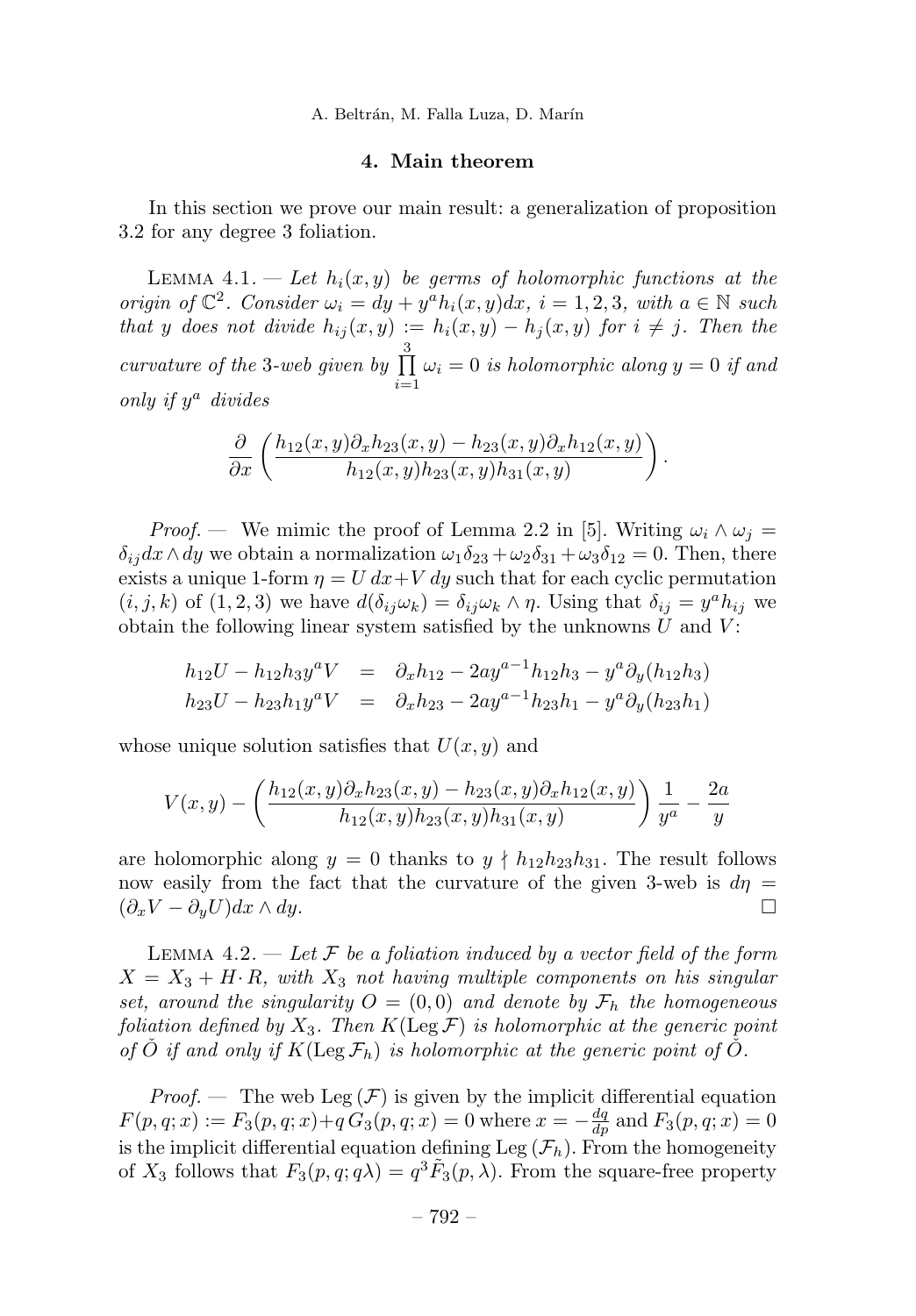on  $X_3$  follows that the discriminant of  $\tilde{F}_3(p,\lambda)$  with respect to  $\lambda$  does not vanish identically. Hence, we can write  $\tilde{F}_3(p, \lambda) = c(p) \prod_{i=1}^3$  $\prod_{i=1} (\lambda - \lambda_i(p))$ , with  $\lambda_i(p) \not\equiv \lambda_i(p)$  if  $i \neq j$ . Consequently,

$$
F_3(p,q;x) = c(p) \prod_{i=1}^3 (x - q\lambda_i(p))
$$
 and  $F(p,q;x) = c(p,q) \prod_{i=1}^3 (x - qh_i(p,q)),$ 

with  $h_i(p, 0) = \lambda_i(p)$ . Then we can apply Lemma 4.1 with  $a = 1$  in order to deduce that  $K(\text{Leg }\mathcal{F})$  is holomorphic along  $\check{O} = \{q = 0\}$  if and only if

$$
\frac{\partial}{\partial p}\left(\frac{h_{12}(p,0)\partial_p h_{23}(p,0) - h_{23}(p,0)\partial_p h_{12}(p,0)}{h_{12}(p,0)h_{23}(p,0)h_{31}(p,0)}\right) = 0,
$$

which is exactly the condition for the holomorphy of  $K(\text{Leg}(\mathcal{F}_h))$  at the generic point of  $\tilde{O}$  by applying again Lemma 4.1 generic point of  $\dot{O}$  by applying again Lemma 4.1.

LEMMA 4.3. — Under the above notation, if moreover  $\text{Sing}(\mathcal{F}_h)$  has no multiple components and  $K(\text{Leg }\mathcal{F})$  is holomorphic at the generic point of  $\mathcal{G}_{\mathcal{F}}(I(\mathcal{F}))$  then  $K(\mathrm{Leg}\,\mathcal{F}_h)$  is holomorphic at the generic point of  $\mathcal{G}_{\mathcal{F}_h}(I(\mathcal{F}_h))$ .

*Proof.* – For any  $c \in \mathbb{C}$  consider  $h_c(x, y) = (cx, cy)$  and  $\mathcal{F}_c = h_c^*(\mathcal{F})$ the foliation given by  $X_3 + c \cdot H \cdot R$ . Combining our hypothesis with proposition 2.3 and lemma 2.5 we deduce that  $K(\text{Leg }\mathcal{F}_c)$  is holomorphic on  $\check{\mathbb{P}}^2 \setminus \check{O}$ whenever  $c \neq 0$ . If every component of  $I(\mathcal{F}_h)$  is  $\mathcal{F}_h$ -invariant the image by  $\mathcal{G}_{\mathcal{F}_h}$  of an irreducible component of  $I(\mathcal{F}_h)$  is a point. Being holomorphic in a pointed neighborhood of this point, the curvature  $K(\text{Leg } \mathcal{F})$  extends holomorphically by Hartogs extension theorem. Now take a non invariant line  $\ell$ of  $I(\mathcal{F}_h)$ . Since  $X_3$  is homogeneous, the tangent directions of  $\mathcal{F}_h \mid_{\ell}$  are all parallel, thus  $\mathcal{G}_{\mathcal{F}_h}(\ell)$  is a line of the form  $\{p = p_0\}$  in local coordinates  $(p, q)$ on  $\mathbb{P}^2$  (even if  $\ell$  is a line of singularities). Take a generic point  $B \in \{p = p_0\}$ and a transverse holomorphic section  $\Sigma$  through B parametrized by the unit disc D. Taking the coefficients of the forms  $K(\text{Leg }\mathcal{F}_c)$  |<sub>Σ</sub> we obtain a family  $f_c(z)$  of functions such that  $f_c$  is holomorphic in  $\mathbb D$  if  $c \neq 0$ , and  $f_0$ is holomorphic in D∗. By Cauchy's theorem one can write

$$
f_c(z) = \frac{1}{2\pi i} \int_{|w|=\epsilon} \frac{f_c(w)}{z-w} dw,
$$

for  $\epsilon > 0$  small enough,  $|z| < \epsilon/2$  and  $0 < |c| \leq 1$ . We observe that the right side is a uniformly bounded family even considering  $c = 0$  and we use Montel's theorem to deduce that  $f_0$  is also holomorphic at 0. This finishes the proof.  $\Box$ 

In order to state our main result we need the following lemma.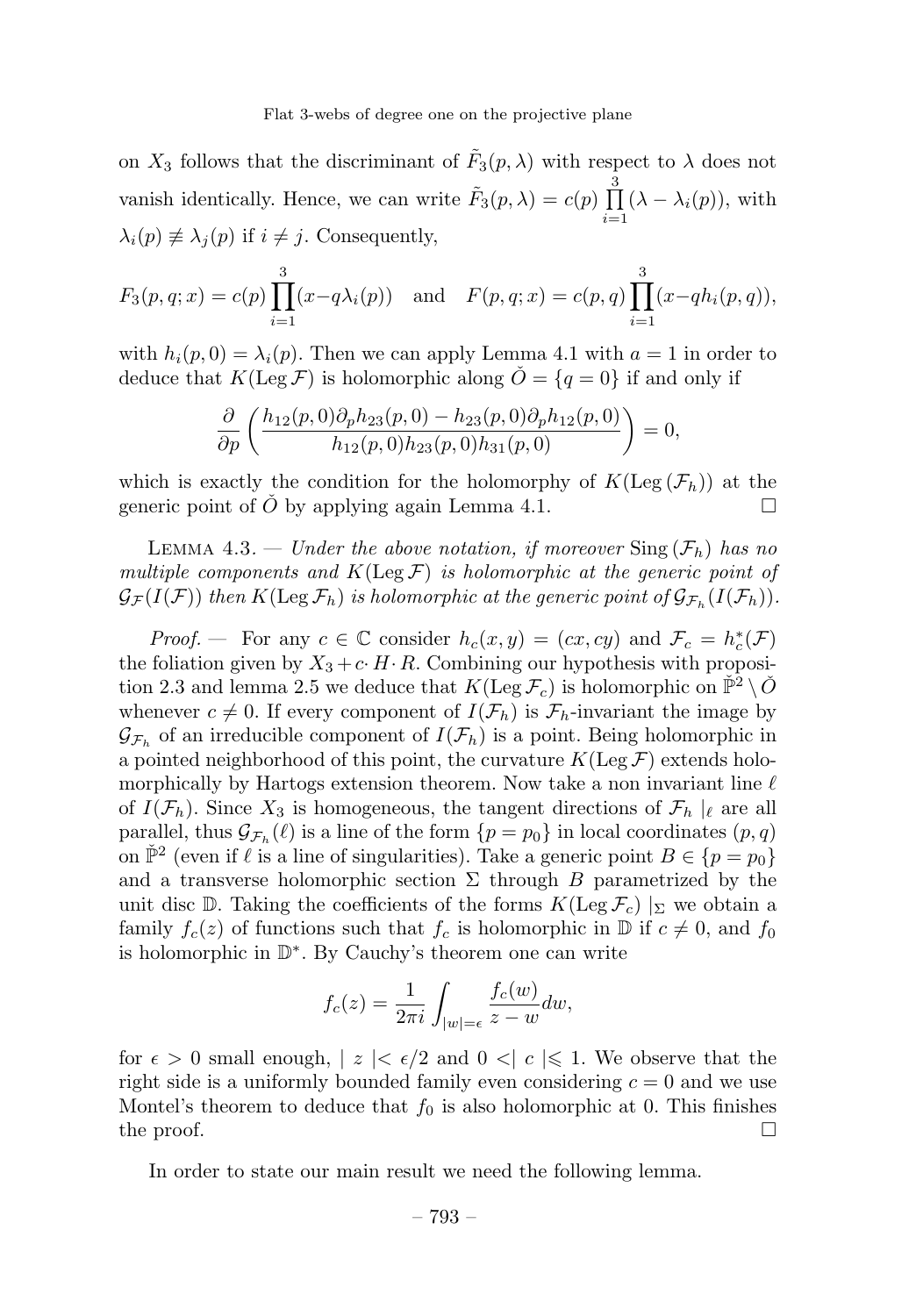LEMMA 4.4. — Given a meromorphic 2-form  $\omega = \frac{P(p,q)}{Q(p,q)} dp \wedge dq$  on  $\mathbb{P}^2$ . Suppose that  $q \nmid P$  and  $(\omega)_{\infty} \subseteq \check{O} = \{q = 0\}$ . Then  $q^3 \mid Q$ .

*Proof.* — By hypothesis we can write  $\omega = \frac{T(p,q)}{q^{\nu}} dp \wedge dq$ . After doing change of coordinates  $a = \frac{p}{q}$  and  $b = \frac{1}{q}$  we have  $\omega = b^{\nu - n - 3} \tilde{T}(a, b) da \wedge db$ , where  $n = \deg(T)$ . Since  $\omega$  has no poles at the infinite line we must have  $\nu \geqslant n + 3 \geqslant 3.$ 

Now we state our main result.

THEOREM 4.5. — Let F be a foliation of degree 3 on  $\mathbb{P}^2$  such that  $\text{Sing}(\mathcal{F})$ has no multiple components. Then Leg  $\mathcal F$  is flat if and only if  $K(\operatorname{Leg} \mathcal F)$  is holomorphic at the generic point of  $\mathcal{G}_{\mathcal{F}}(I(\mathcal{F}))$ .

*Proof.*  $\rightarrow$  By proposition 2.3 and lemma 2.5 we just need to look at a singular point, which we may take as being  $O = (0,0)$ , of the form  $X =$  $X_3 + H \cdot R$  as before.

If Sing  $(\mathcal{F}_h)$  has no multiple components then we invoke lemma 4.3 and proposition 3.2 to conclude that  $K(\text{Leg }\mathcal{F}_h) \equiv 0$ . It follows from lemma 4.2 that  $K(\text{Leg }\mathcal{F})$  is holomorphic on  $\mathbb{P}^2$  and so it must be zero.

If  $\text{Sing}(\mathcal{F}_h)$  has a multiple component, without loss of generality we can write

$$
X_3 = y^2 \cdot \left[ (a_1x + b_1y)\frac{\partial}{\partial x} + (a_2x + b_2y)\frac{\partial}{\partial y} \right], \ H(x, y) = c_0y^3 + c_1xy^2 + c_2x^2y + c_3x^3.
$$

Using Ripoll's maple script (see [9]) we obtain that  $K(\text{Leg }\mathcal{F})$  has the form

$$
K(\text{Leg}\,\mathcal{F}) = \frac{P_0(p,q)}{q R_0(p,q)^2} \, dp \wedge dq
$$

with  $R_0(p, 0) = 4c_3(a_1p-a_2)^3$ . Reasoning by reductio ad absurdum, assume that  $K(\text{Leg }\mathcal{F}) \neq 0$  is holomorphic at the generic point of  $\mathcal{G}_{\mathcal{F}}(I(\mathcal{F}))$ . By lemma 2.2 and proposition 2.3 we deduce that  $K(\text{Leg }\mathcal{F})$  is holomorphic on  $\tilde{\mathbb{P}}^2 \setminus \tilde{O}$ . Using lemma 4.4 we obtain that  $q|R_0$  and we can distinguish two situations:

(i) If  $c_3 \neq 0$  then  $a_1 = a_2 = 0$  and maple give us

$$
K(\text{Leg}\,\mathcal{F}) = \frac{P_1(p,q)}{q R_1(p,q)^2} \, dp \wedge dq
$$

with 
$$
R_1(p, 0) = 4c_3(b_1p - b_2)^3
$$
. Thus  $b_1 = b_2 = 0$  and  $X_3 = 0$ .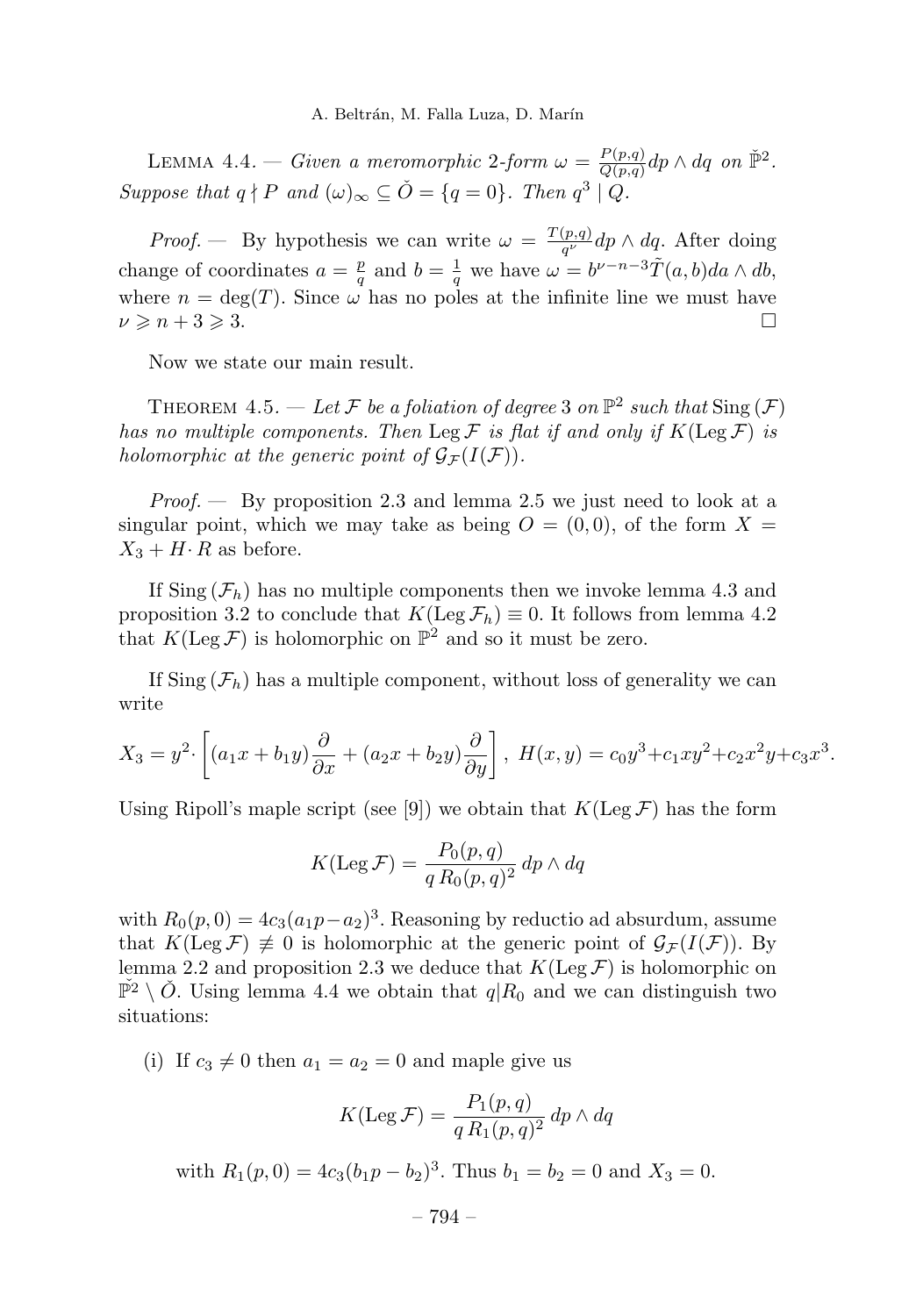(ii) If  $c_3 = 0$  then Maple give us the equality

$$
K(\text{Leg}\,\mathcal{F}) = \frac{P_2(p,q)}{q R_2(p,q)^2} \, dp \wedge dq
$$

with  $R_2(p, 0) = (a_1p - a_2)^2$  and necessarily  $a_1 = a_2 = 0$ . Again by maple we have

$$
K(\text{Leg}\,\mathcal{F}) = \frac{P_3(p,q)}{q R_3(p,q)^2} \, dp \wedge dq
$$

with  $R_3(p, 0) = 4c_2(b_1p - b_2)$ . Since Sing (F) has no multiple components  $c_2 \neq 0$ . In consequence  $b_1 = b_2 = 0$  and therefore  $X_3 = 0$ .

In both cases we obtain that  $X_3 = 0$  so that  $X = H \cdot R$  and consequently Leg F is an algebraic web hence flat. Then we arrive to contradiction with the assumption  $K($ Leg F $) \neq 0$ . the assumption  $K(\text{Leg }\mathcal{F}) \not\equiv 0$ .

If C is a non invariant irreducible component of the inflection divisor of a degree 3 foliation F on  $\mathbb{P}^2$  then we consider the curve  $C^{\perp}$  consisting of those points q for which there exists  $p \in C$  such that  $\text{Tang}(\mathcal{F}, T_p\mathcal{F})=2p+q$ . In [5, Proposition 3.5 it is stated that if  $I(F)$  is reduced then a necessary condition for Leg  $F$  being flat is that for each non invariant irreducible component C of  $I(\mathcal{F})$ , the curve  $C^{\perp}$  is invariant by  $\mathcal{F}$ . Let  $I^{\text{tr}}(\mathcal{F})$  be the transverse inflection divisor of F obtained by removing from  $I(F)$  the equations of the  $\mathcal{F}\text{-invariant lines. As a consequence of Theorem 4.5 we obtain the following}$ characterization of the flatness of the dual web of a saturated degree 3 foliation on  $\mathbb{P}^2$  which extends Proposition 3.5 of [5].

COROLLARY 4.6. — Let F be a saturated degree 3 foliation on  $\mathbb{P}^2$  with reduced transverse inflection divisor  $I^{tr}(\mathcal{F})$ . A necessary and sufficient condition for Leg  $\mathcal F$  being flat is that for each non invariant irreducible component C of  $I^{tr}(\mathcal{F})$  we have that  $C^{\perp}$  is invariant by  $\mathcal{F}$ .

Another application of Theorem 4.5 is the following generalization of Theorem 4.2 in [5] for the degree 3 case, for which the hypothesis convex reduced foliation has been weakened to saturated convex foliation, i.e. we do not have to assume any more that the inflection divisor is reduced.

COROLLARY 4.7.  $\overline{\phantom{a}}$  of  $\overline{\phantom{a}}$  f  $\overline{\phantom{a}}$  is a saturated convex foliation of degree 3 on  $\mathbb{P}^2$ , then  $\text{Leg}(\mathcal{F})$  is flat.